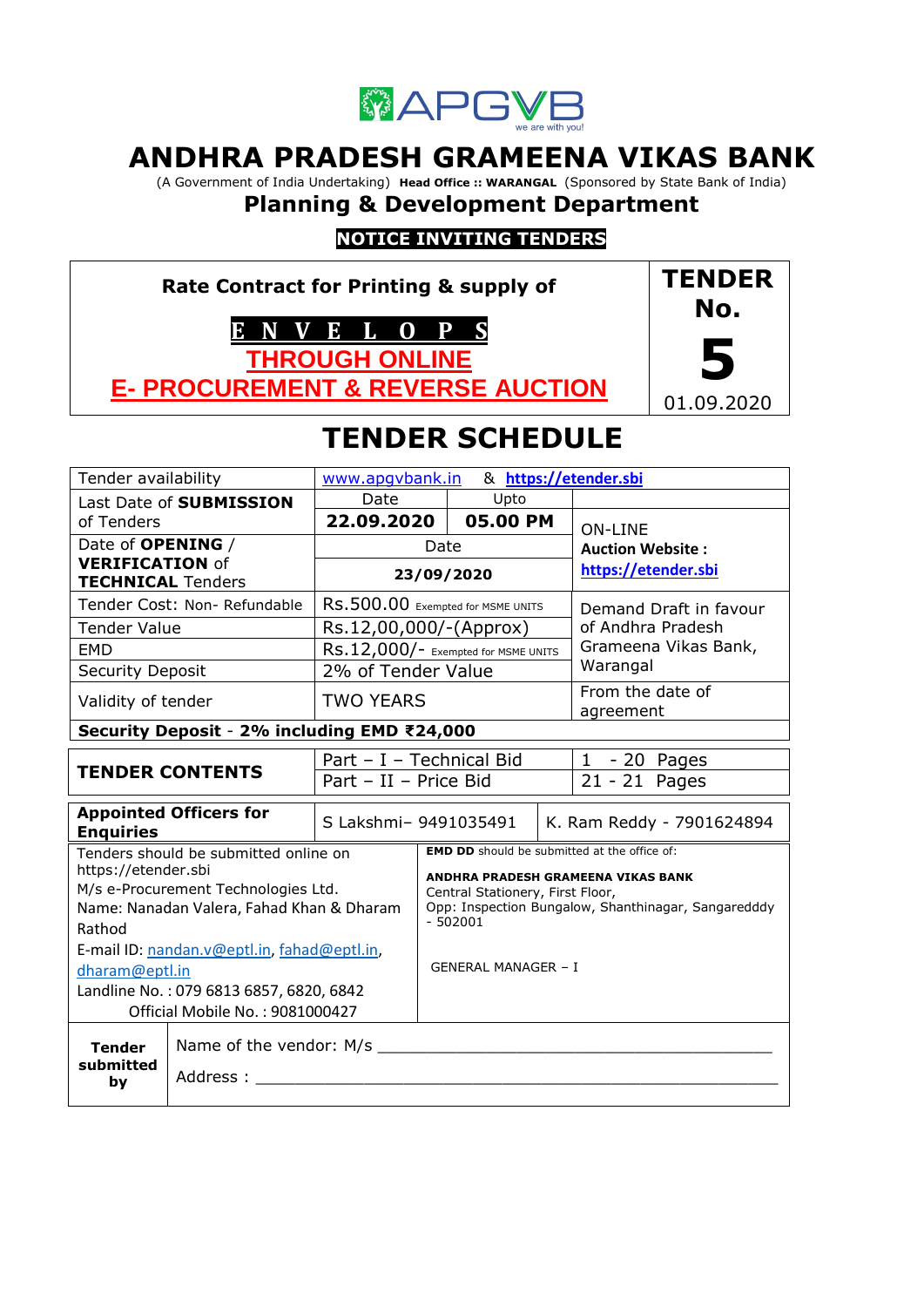| S.No           | <b>CONTENTS</b>                                                                   | Page No.               |
|----------------|-----------------------------------------------------------------------------------|------------------------|
| $\mathbf{1}$   | <b>INTRODUCTION</b>                                                               | 3                      |
| $\mathbf{2}$   | Bidders' Eligibility Criteria                                                     | $\overline{3}$         |
| 3              | Scope of Work                                                                     | $\overline{4}$         |
| 4              | <b>Tentative Requirements</b>                                                     | $\overline{4}$         |
| 5              | <b>INSTRUCTIONS TO BIDDERS</b>                                                    |                        |
|                | 5.1 RFP and Bid Submission                                                        | 5                      |
|                | 5.2 Mode of submission of tender                                                  | $\overline{5}$         |
|                | 5.3 Procedure of opening of tender                                                | $\overline{5}$         |
|                | 5.4 Decision of the Bank shall be final                                           | $\overline{5}$         |
|                | 5.5 Address for submission                                                        | 5                      |
|                | 5.6 Change of Tender date in case of holiday                                      | 6                      |
|                | 5.7 Cost of Bidding - Vendor to bear                                              | 6<br>6                 |
|                | 5.8 Late Bids - Rejection<br>5.9. Withdrawal / Amendment to RFP Contents 5.1.8    | 6                      |
|                | 5.10 Two Stage Bidding Process                                                    | 6                      |
|                | 5.11 Conditional Bid                                                              | $\overline{7}$         |
|                | 5.12 Rates quoted to be inclusive of all taxes                                    | 7                      |
| 6              | <b>BIDDING</b>                                                                    |                        |
|                | 6.1. Bidding                                                                      | 7                      |
|                | 6.2. Second Stage of Bidding                                                      | 7                      |
| $\overline{ }$ | <b>BID FEATURES</b>                                                               |                        |
|                | 7.1. Language of the Bid                                                          | 8                      |
|                | 7.2. Bid Currency & Price Structure                                               | 8                      |
|                | 7.3. Validity Period                                                              | 8                      |
|                | 7.4. Format & Signing of Bid                                                      | 8                      |
|                | 7.5. Technical / Commercial Bid Essentials                                        | 8                      |
| 8              | <b>BID EVALUATION</b>                                                             |                        |
|                | 8.1. General Evaluation                                                           | 9                      |
|                | 8.2 Commercial Evaluation                                                         | 9                      |
| 9              | <b>AWARD NOTIFICATION</b>                                                         |                        |
|                | 9.1 Change of Address                                                             | 9                      |
| 10             | 10. Bidder's Disqualification                                                     | 9                      |
| 11             | <b>TERMS AND CONDITIONS</b>                                                       | 10                     |
|                | 11.1 Proposal Ownership<br>11.2 Delivery, Installation and Commissioning of Items | 10                     |
|                | 11.3 Cancellation of Order                                                        | 10                     |
|                | 11.4 Defect Liability Security Deposit                                            | 10                     |
|                | 11.5 Payment Terms                                                                | 10                     |
|                | 11.6 Earnest Money Deposit                                                        | 10                     |
|                | 11.7 Forfeiture of EMD Amount                                                     | 10                     |
|                | 11.8 Further Orders                                                               | 10                     |
|                | 11.9 Penalty for delay                                                            | 10                     |
|                | 11.10 Order Cancellation                                                          | 11                     |
|                | 11.11 Force Majeure                                                               | 11                     |
|                | 11.12 Resolution of Disputes                                                      | 11                     |
| 12             | <b>ANNEXURE-I</b>                                                                 |                        |
|                | Check list for Vendors                                                            | 12                     |
| 13             | <b>ANNEXURE-II</b>                                                                |                        |
|                | DRAFT - Letter of authorization                                                   | 13                     |
| 14             | <b>ANNEXURE-III</b>                                                               |                        |
|                | DRAFT - Non-blacklisting letter                                                   | 14                     |
| 15             | <b>ANNEXURE-IV</b>                                                                |                        |
| 16             | DRAFT - Bidder's General Information                                              | $15 - 16$<br>$17 - 17$ |
| 17             | Letter Of INTENT/ACCEPTANCE<br>Agreement                                          | $18 - 20$              |
| 18             | <b>ANNEXURE-V</b>                                                                 |                        |
|                | DRAFT - Commercial Bid Format                                                     | $21 - 21$              |
|                |                                                                                   |                        |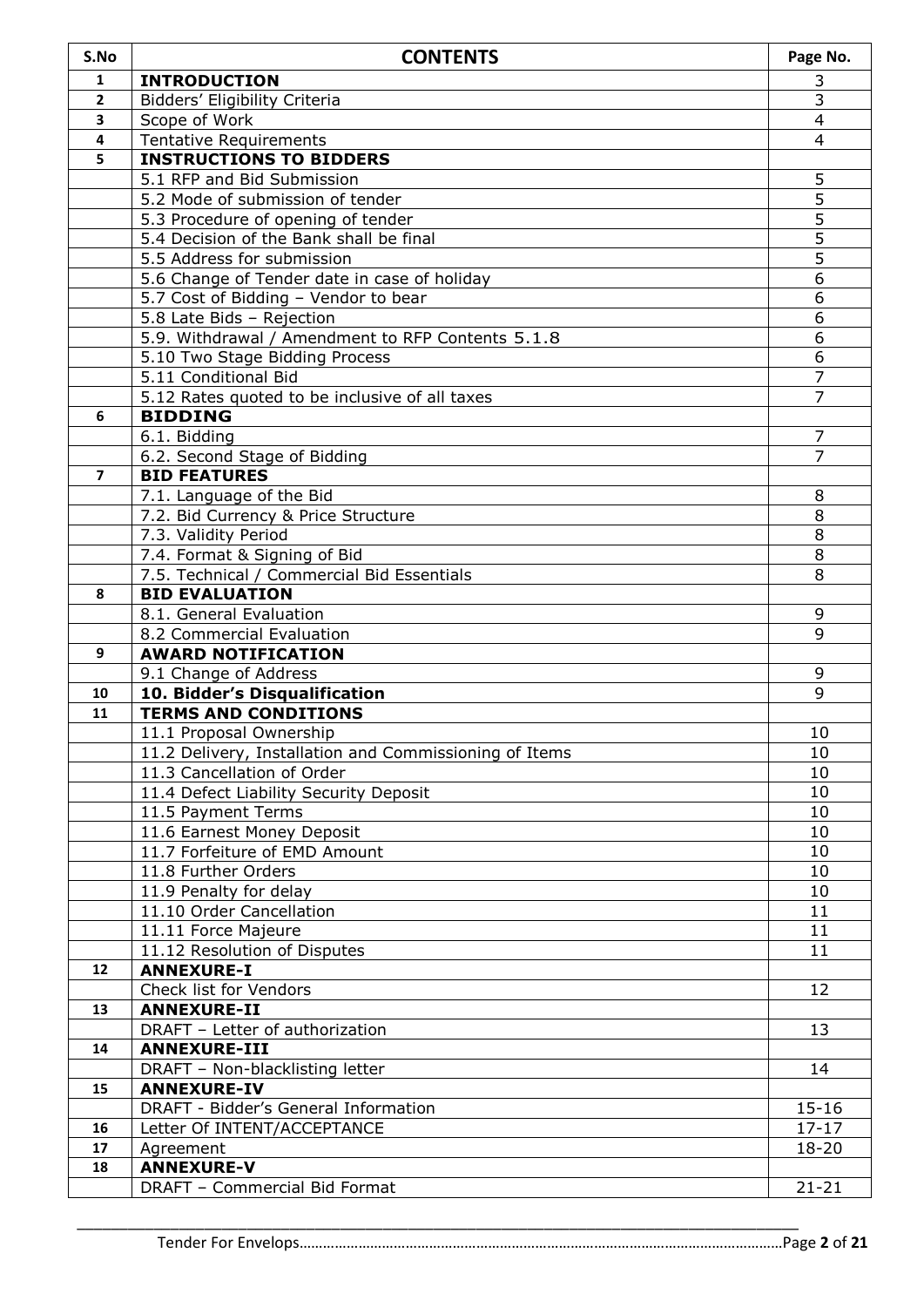#### **INTRODUCTION**

#### **1. Introduction**

Andhra Pradesh Grameena Vikas Bank is a Regional Rural Bank, sponsored by State Bank of India, and jointly established by Government of Andhra Pradesh and Government of India. Our bank has 775 branches as of now and are operating in eleven regions viz. Ashoknagar, Bhadrachalam, Khammam, Mahabubnagar, Nalgonda, Parvathipuram, Sangareddy, Srikakulam, Vizianagaram, Vishakhapatnam, and Warangal in the States of Telangana and Andhra Pradesh. All the **775** branches have been functioning in a computerized environment on CBS platform.

The Bank invites technically complete and commercially competitive bids from the PRINTERS for printing & supply of **Envelops** to our 11(eleven) Regional Offices, CSD at Sangareddy & Head Office at Warangal.

| S.No. | <b>Region</b>         | <b>Districts covered</b>                                      |
|-------|-----------------------|---------------------------------------------------------------|
|       | Sangareddy            | Sangareddy, Medak & Siddipet                                  |
| 2     | Warangal              | Warangal Urban & Rural, Bhupalapally,<br>Jangaon, Mahabubabad |
| 3     | Ashoknagar            | Sangareddy, Medak, Siddipet, Mahabubnagar                     |
| 4     | Mahabubnagar          | Mahabubnagar, Gadwal, Wanaparthy & Nagarkurnool               |
| 5.    | Nalgonda              | Nalgonda & Yadagiri Bhuvanagiri                               |
| 6     | Khammam               | Khammam                                                       |
|       | Bhadrachalam          | Bhadradri Kothagudem                                          |
| 8     | <b>CSD Sangareddy</b> | Sangareddy                                                    |
| 9     | <b>Head Office</b>    | Warangal Urban                                                |

The locations in Telangana State are:

The locations in Andhra Pradesh State are:

| <b>Region</b> | <b>Districts covered</b> |
|---------------|--------------------------|
| Srikakulam    | Srikakulam               |
| Vizianagaram  | Vizianagaram             |
| Parvathipuram | Vizianagaram             |
| Vishakapatnam | Vishakapatnam            |
|               |                          |

#### **2. Bidders' Eligibility Criteria**

The following is the bidders' eligibility criteria:

- 1. The vendors should be from **Hyderabad & Secunderabad** in Telangana and **Srikakulam, Vizianagaram & Vishakapatnam** in Andhra Pradesh.
- **2.** The vendors should submit **Tender cost** of Rs.500 and **EMD of Rs.12,000/- or MSME certificate** in printing (Scanned DD / MSME certificate should be uploaded along with other eligibility documents)
	- **1.** Simultaneously the hard copy of DD / MSME should be sent to **ANDHRA PRADESH GRAMEENA VIKAS BANK,** Central Stationery, First Floor, Opp: Inspection Bungalow, Shanthinagar, Sangaredddy - 502001**.**
	- **2. Samples of Paper also send at the above address (Sangareddy)**
	- **3.** Self-declaration letter for not having BLACK LISTED by any Bank or Govt. Organization (Format in ANNEXURE-III)
	- 4. Should have **permanent GST Registration**
	- 5. The bidder should be a profitable **registered company/firm** involved in printing & supply for at least 5 years.
	- 6. Sales turnover for the last 3 years (each year) Rs.25 lakhs & above
	- 7. The bidder should enclose IT Returns for the last 3 years.
	- 8. Complete **tender document signed on all pages should be uploaded**
	- 9. **Orders & completion certificates** to show the vendor is continuing the business should be submitted/uploaded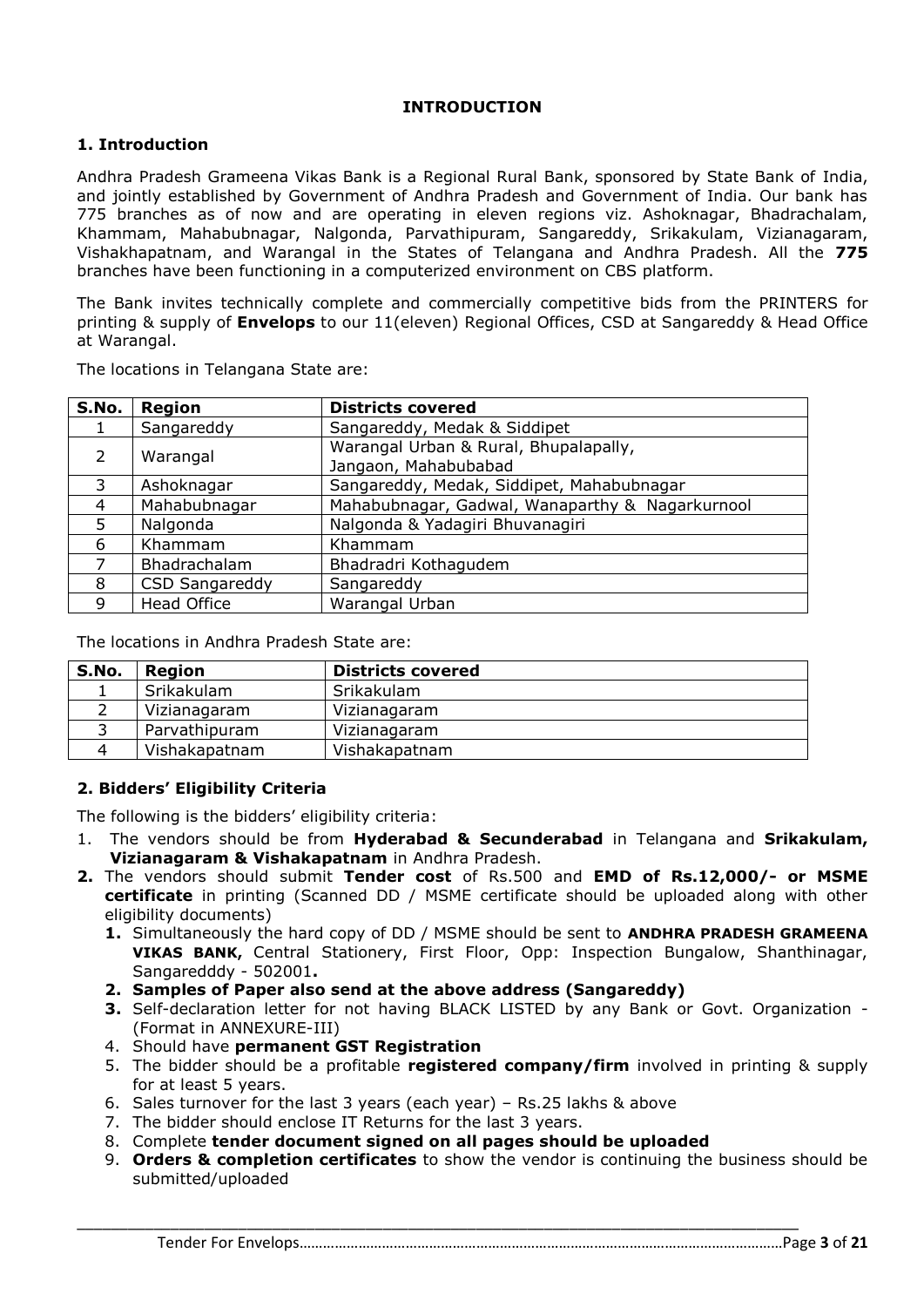## **3. Scope of Work**

ANDHRA PRADESH GRAMEENA VIKAS BANK has network of **775 Branches** spread in the two states of **Andhra Pradesh** and **Telangana** as stated above in Introduction above.

The selected L-1 vendor shall print & supply to destinations (Head Office, Regional Offices or Branches) in all the above districts & to CSD at Sangareddy.

**The tender is restricted in Telangana, to Hyderabad and Secunderabad cities & in Andhra Pradesh State to Srikakulam, Vizianagaram and Visakhapatnam** only.

#### **4. Tentative Requirements**

- **Quantity to print – See in Commercial Bid**
- $\triangleright$  The quantity can be + or  $-25\%$
- **Approximate Value - Rs.12 Lakhs**

## **TYPE OF PAPER TO USE : GRADE – A MILLS viz;**

**100 GSM** in **YELLOW & White** coloured paper and **90 GSM** in **RIBBED KRAFT** paper of **Grade A mills** and at vendor's cost and include all operations of printing of Bank Name, Ads, matter in 2 or 3 languages in **MULTICOLOR** packed in polythene foil or craft paper, 100 envelops in a packet with slip pasted on the packet printed therein Bank's name description of item etc..

- **PLAIN -** 12.5 Cm x 25.4 Cm Or 5" x 10" **Apprx. Quantity required – 400000**
- **PLAIN -** 25.4 Cm x 31Cm or 10" x 12" **Apprx. Quantity required – 200000**
- **WINDOW ENVELOPS 5" x 9.5" x 1.25" Flap Apprx.. Quantity required - 120000**

#### **TIME OF SUPPLY:**

• Envelops & Window Envelops - 30 Days

**Note: Orders will be placed in split quantities, more or less quantities noted in this tender and as & when required**.

**DELIVERY DESTINATIONS:** Deliveries should be made to 12 different locations through authorized Transporters like, SRMT, KRANTI, NAVATA, VRL Etc., on **"TRANSPORT PAID" and "DOOR DELIVERY" basis**.

#### **RATES TO QUOTE – TOTAL COST OF OWNERSHIP (TCO):**

#### **Tenders are invited for quoting under segments as under:**

| S.No | <b>Envelops</b>                                                                                      | Quantity |
|------|------------------------------------------------------------------------------------------------------|----------|
|      | <b>PLAIN - 12.5 Cm x 25.4 Cm Or 5" x 10"</b>                                                         | 4,00,000 |
|      | <b>PLAIN - 25.4 Cm x 31Cm or 10" x 12"</b>                                                           | 2,00,000 |
| 3    | <b>WINDOW ENVELOP - 5"</b> $\times$ 9.5" $\times$ 1.25"<br>Flap & Window Size - $3.5'' \times 2.4''$ | 1,20,000 |

The bank requires you to quote competitive rates unit-wise **inclusive of all charges, packing, all types of printing operations and Transport and exclusive of all taxes** for individual items. **ENVELOP:**

Based on the unit-prices quoted, L-1 would be arrived at under the *TCO-Total Cost of Ownership for each vendor. Total of all items, from S.No 1 to 3 will be considered to arrive at L1* vendor.

\_\_\_\_\_\_\_\_\_\_\_\_\_\_\_\_\_\_\_\_\_\_\_\_\_\_\_\_\_\_\_\_\_\_\_\_\_\_\_\_\_\_\_\_\_\_\_\_\_\_\_\_\_\_\_\_\_\_\_\_\_\_\_\_\_\_\_\_\_\_\_\_\_\_\_\_\_\_\_\_\_\_\_\_\_

#### **TENDER VALIDITY: TWO YEARS**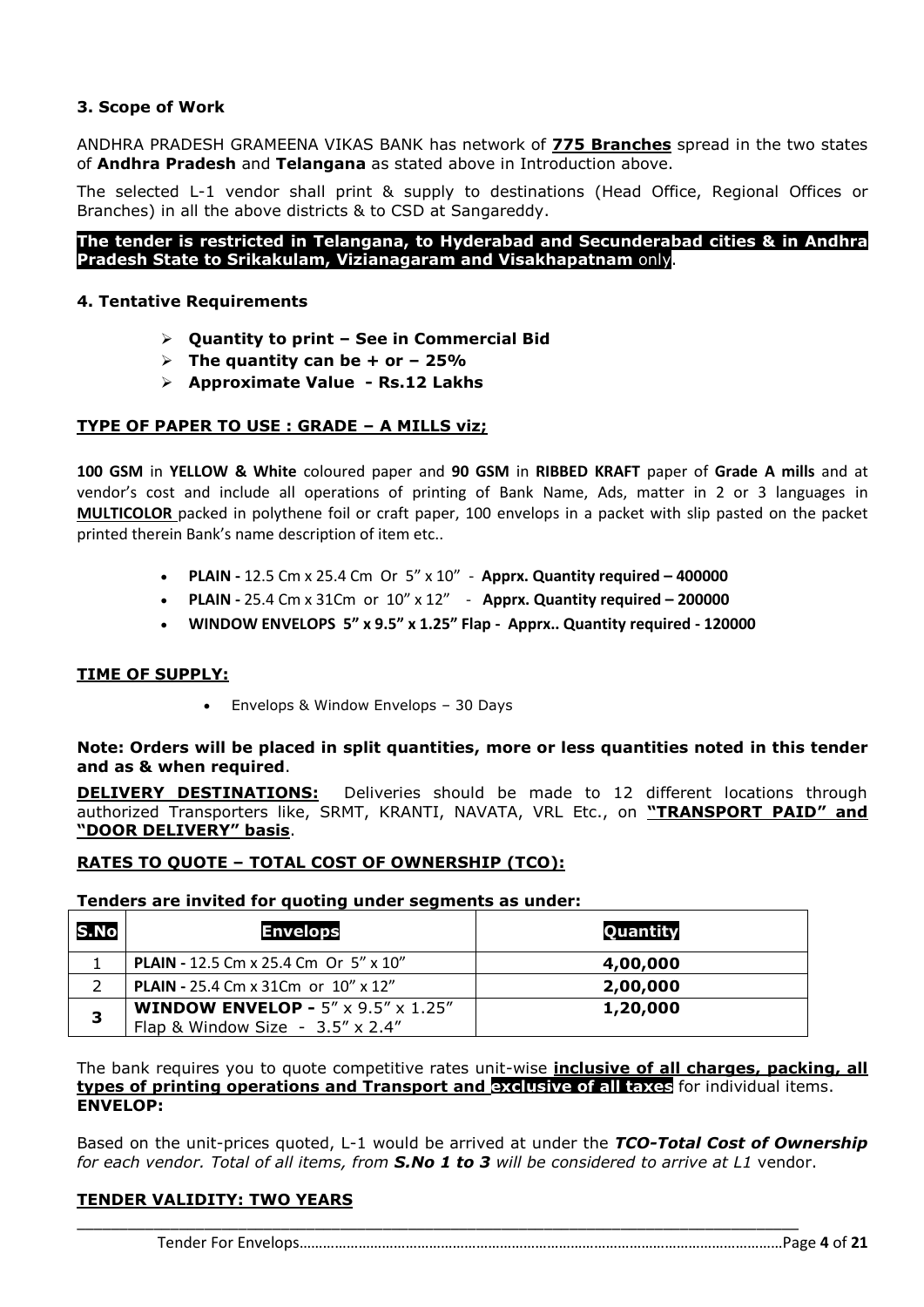#### **5. INSTRUCTIONS TO BIDDERS**

#### **Bidding Process - ON-LINE E-PROCUREMENT WITH REVERSE AUCTION 5.1 RFP and Bid Submission**

The bidder shall have to submit the tender **ON-LINE** downloaded either from our website www.apqvbank.com or from the following e-procurement portal:

#### **https://etender.sbi**

M/s e-Procurement Technologies Ltd. Name: Nanadan Valera, Fahad Khan & Dharam Rathod E-mail ID: [nandan.v@eptl.in,](mailto:nandan.v@eptl.in) [fahad@eptl.in,](mailto:fahad@eptl.in) [dharam@eptl.in](mailto:dharam@eptl.in) Landline No. : 079 6813 6857, 6820, 6842 Official Mobile No. : 9081000427

#### **Auction Website [: https://etender.sbi](https://etender.sbi/)**

The Bank shall not consider any request for date-extension for bid-submission on account of late receiving / downloading of RFP by any bidder. But, however, any suggestion or advice of value addition from the vendors to the tender or rectification of any short comings in tender may entail in issue of Corrigenda before the last date or postpone the tender as the Bank may deem necessary.

#### **5.2 Mode of submission of tender – ON-LINE**

Tenders are to be submitted **ON-LINE** by uploading in the portal advised above.

- 1. **Tender cost and Earnest Money Deposit – The DD'S should be scanned and uploaded**
- 2. **Non-financial /Technical bid – Should be signed on all pages and uploaded**
- 3. **The documents pertaining to the ELIGIBILITY CRITERIA** (*Page 4, Point No.2 Bidder's Eligibility Criteria and also Page No.8 Point No.3*) **should be uploaded**
- 4. **Indicative Price bid** should be uploaded

#### **5.3 Procedure of opening of tender**

After the last date of submission of the tenders, the Bank will open the technical bids **ON-LINE** and evaluate by verifying the eligibility documents submitted in the portal:

- 1. The Tender cost and EMD will be verified first. Those **not** submitting the **Tender Cost** and **EMD DD (IN ORIGINAL)** to **APGVB** will be rejected ab initio. Vendors with MSME certification in printing shall be exempted from EMD.
- 2. Other eligibility documents will be verified. Vendors should take **CARE** to submit all the eligibility requirements and it will be at the Bank's discretion to allow or not to allow to ask for any further documents for evaluation.
- 3. Price bids will be considered for only those vendors who have qualified in the technical verification.

Bank reserves the right to, open or not to open the financial bid of any vendor basing on the acceptance/rejection of non-financial bid and past performance.

#### **5.4 Decision of the Bank shall be final**

The decision of the Bank shall be final and binding on the vendor in the matter of interpretation of any clause included in this tender or any dispute arising out of the execution of tender. Bank can also terminate the tender without assigning any reason.

\_\_\_\_\_\_\_\_\_\_\_\_\_\_\_\_\_\_\_\_\_\_\_\_\_\_\_\_\_\_\_\_\_\_\_\_\_\_\_\_\_\_\_\_\_\_\_\_\_\_\_\_\_\_\_\_\_\_\_\_\_\_\_\_\_\_\_\_\_\_\_\_\_\_\_\_\_\_\_\_\_\_\_\_\_

#### **5.5 Address for submission**

Bids should be submitted ON-LINE to **[https://etender.sbi](https://etender.sbi/)**

M/s e-Procurement Technologies Ltd. Name: Nanadan Valera, Fahad Khan & Dharam Rathod E-mail ID: [nandan.v@eptl.in,](mailto:nandan.v@eptl.in) [fahad@eptl.in,](mailto:fahad@eptl.in) [dharam@eptl.in](mailto:dharam@eptl.in) Landline No. : 079 6813 6857, 6820, 6842 Official Mobile No. : 9081000427

Tender For Envelops……………………………………………………………………………………………………………Page **5** of **21**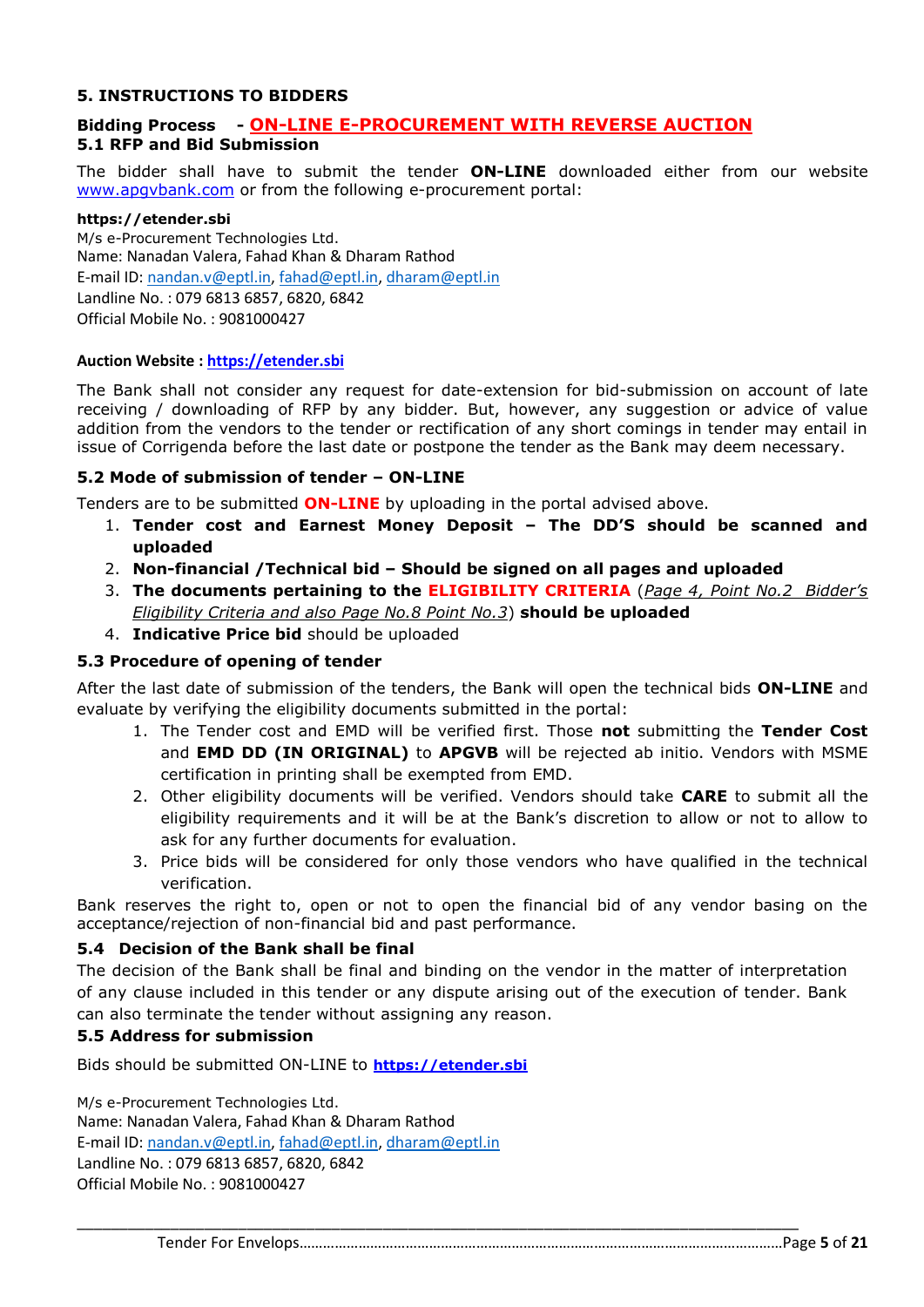#### **Auction Website [: https://etender.sbi](https://etender.sbi/)**on or before **22/09/2020, before 5.00 PM**.

**Contact: For any enquires :** S.Lakshmi, Asst. Manager 9491035491

K.Ram Reddy, Sr. Manager 7901624894

#### **5.6 Change of Tender date in case of holiday**

In the event of the specified date for bid-submission being declared a holiday for the Bank, the bids will be received up to the appointed time on the next working day.

#### **5.7 Cost of Bidding – Vendor to bear**

The bidder shall bear all costs associated with the preparation and submission of its bid and the Bank will, in no case, be responsible or liable for these costs, regardless of the conduct or outcome of the bidding process.

#### **5.8 Late Bids – Rejection**

Tenders cannot be submitted late.

#### **5.9 Withdrawal / Amendment to RFP Contents:**

The bank reserves the right to accept or reject any / all proposal(s), to revise the tender, to request one or more resubmissions or clarifications from one or more vendors, or to cancel the process in part or whole. The Bank also reserves the right to amend the RFP at any time prior to the last date for bid-submission. The Bank may, for any reason, whether at its own initiative or in response to clarification(s) requested by a bidder, modify the RFP contents by amendment. Amendment / Corrigendum will be notified on the Bank's website / portal and will be binding on participating bidders. The Bank shall not be liable for any communication gap. In order to provide prospective bidders, reasonable time to take the amendment into account for preparation of their bid, the Bank may, at its discretion, extend the last date for bid-submission.

#### **5.10 Two Stage Bidding Process**

The bidder will have to submit response to the RFP, packaged as a set of following Envelops.

**PART – A - TECHNICAL BID** –**for supply of Envelops,** should include the relevant supporting papers.

2. **Tender cost of Rs.500** and **Earnest Money Deposit of** Rs.12**000.00** (Rupees Twelve Thousand only) in the form of Demand Draft issued by scheduled commercial bank favouring **Andhra Pradesh Grameena Vikas Bank, payable at Warangal**, must be part of the Technical Bid by uploading the scanned DD.

#### **HOWEVER,**

**THE Tender cost of Rs.500**, **Earnest Money Deposit of** Rs.12**,000.00 AND SAMPLES OF PAPER SHOULD BE SUBMITTED IN ORIGINAL AT OUR CSD SANGAREDDY BEFORE THE LAST DATE OF SUBMISSION OF THE TENDER ONLINE.**

## **Address: Andhra Pradesh Grameena Vikas Bank**

**Central Stationery, First Floor, Opp: Inspection Bungalow, Shanthinagar, Sangaredddy - 502001**

**IF THE DEMAND DRAFT's DOES NOT REACH THE APGVB OFFICE, SANGAREDDY BEFORE THE LAST DATE AND TIME OF SUBMISSION, THE TENDER SHALL NOT BE CONSIDERED FOR EVALUATION.**

- **Tender cost**: Non- Refundable
- **Return of Earnest Money Deposit:** The earnest money of the unsuccessful bidders will be returned after entering into rate contract agreement with successful bidders.
- **Forfeiture of Earnest Money Deposit:** This EMD amount will be forfeited, if the successful bidder refuses to accept purchase order or having accepted the purchase order fails to carry out his obligation mentioned therein.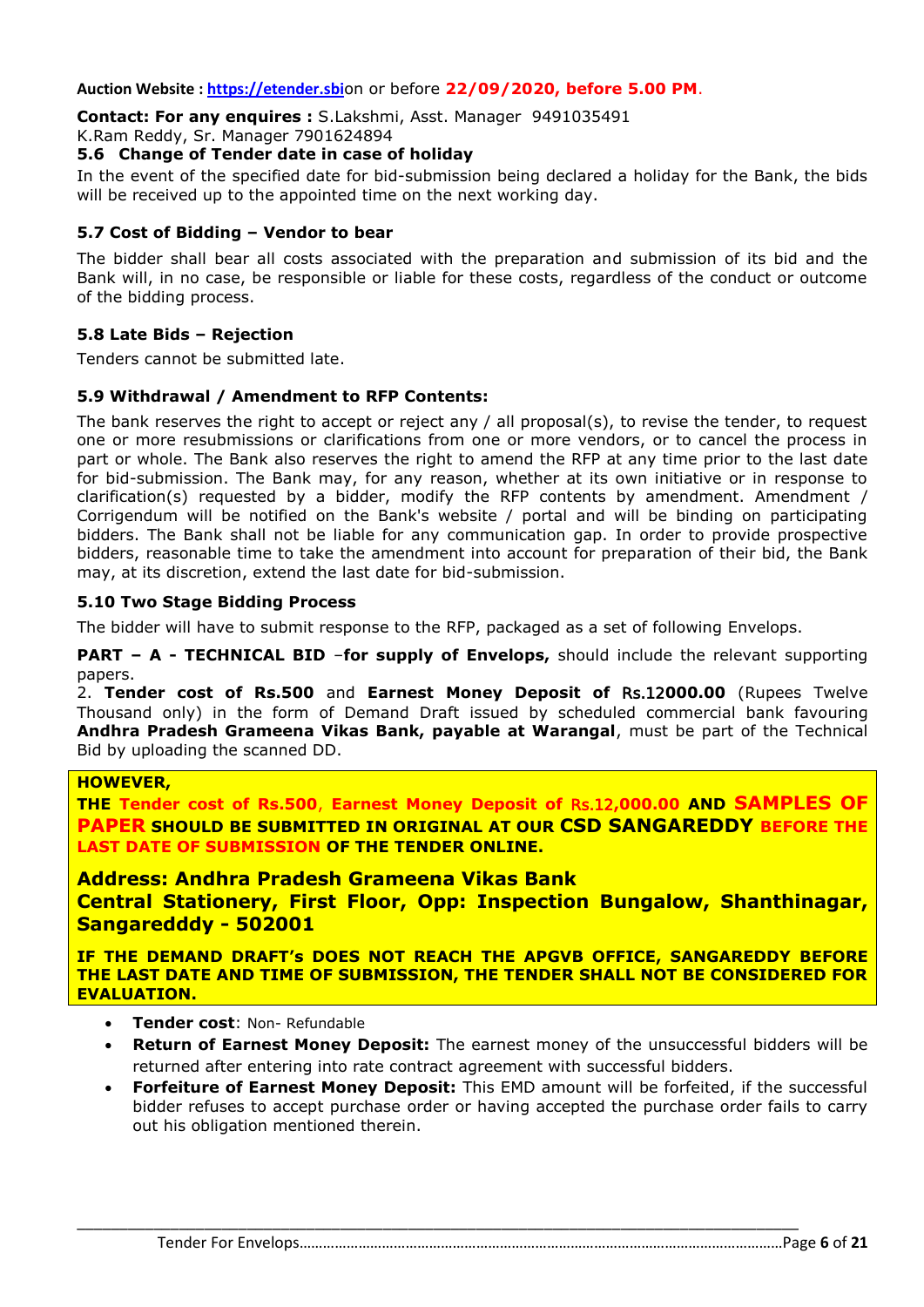#### **SECURITY DEPOSIT:**

The EMD of the successful bidder/s will add to the Security Deposit and will be held by the Bank throughout the rate contract period of the tender as **Security Deposit**. No interest will be payable on the Earnest Money Deposit/Security Deposit.

L-1 Vendor will be required to furnish a **Security Deposit** of **2% including EMD (₹24000).**

- 3. **Technical Bid:** Should **COMPULSORILY** include the following documents, duly filled in, stamped, signed, filed in the seriatim as below and serially numbered.
	- 1. Demand Draft for Tender Cost & EMD (As in 5.5 Two Stage Bidding Process)
	- 2. Self-declaration letter for not having BLACK LISTED by any Bank or Govt. Organization - (Format in ANNEXURE-III)
	- 3. Bidder's General Information (Format in Annexure-IV)
	- 4. Complete Tender Document signed on all the pages
	- 5. Certificate of Registration copy (Registration with Government of AP or TS)
	- 6. Memorandum of Articles of Association, Partnership Deed, if any
	- 7. GST Tax Registration Copy (Regular or Composite)
	- 8. IT Return for last 3 years
	- 9. Audited Balance sheets and Profit & Loss (Financial /Turnover) Statements for last three years
	- 10. Experience documents / Copies of Purchase Orders & Delivery certificates
	- **11. Samples of material viz., Yellow & White Paper – APPM 100 GSM & Ribbed Kraft Paper(IP) – APPM 90 GSM only or finished product of Envelop (TO BE SUBMITTED AT SANGAREDDY BEFORE THE LAST DATE OF UPLOADING THE DOCUMENTS)**
	- 12. Other required documents mentioned elsewhere in this tender document

#### **PART – B (COMMERCIAL/PRICE BID)** – "**Price Bid for Envelops**" consisting of:

1. Priced Bid duly filled, stamped and signed on all pages for all items (partial quote is not acceptable)

2. The Bank expects the bidder to carefully examine all instructions, forms, terms & conditions, technical specifications etc., mentioned in this RFP. Failure to furnish all information required for submission of a bid not substantially responsive to the RFP in every respect will be at the bidder's risk and may result in the rejection of its bid without any further reference to bidder.

#### **5.11 Conditional Bid**

Any conditional bid is not valid and shall be summarily rejected

#### **1.12 Rates quoted to be EXCLUSIVE of all taxes**

The RATES quoted should be **EXCLUSIVE of all Taxes (GST).** No condition, such as, + GST will be accepted.

However, the consignments should be invariably addressed, **DOOR-DELIVERY (PAID)** at the **DESTINATIONS** noted above (various Regions & Head Office).

#### **EVALUATION – THREE STAGES**

#### **6.1. EVALUATION – FIRST STAGE of bidding Technical Evaluation**

In the first stage, only the **Technical Bids** will be opened by the "*Tender Opening Committee"*.

\_\_\_\_\_\_\_\_\_\_\_\_\_\_\_\_\_\_\_\_\_\_\_\_\_\_\_\_\_\_\_\_\_\_\_\_\_\_\_\_\_\_\_\_\_\_\_\_\_\_\_\_\_\_\_\_\_\_\_\_\_\_\_\_\_\_\_\_\_\_\_\_\_\_\_\_\_\_\_\_\_\_\_\_\_

**After the technical bids pass the qualification, the Bank may make site visits to the factories, printing press or work units. The vendors will be short listed, after the site inspections and the date of opening the COMMERCIAL BID will the informed.**

**6.2. SECOND STAGE of Evaluation – Submission of Indicative Price Bids – Base Price & Decrement Value**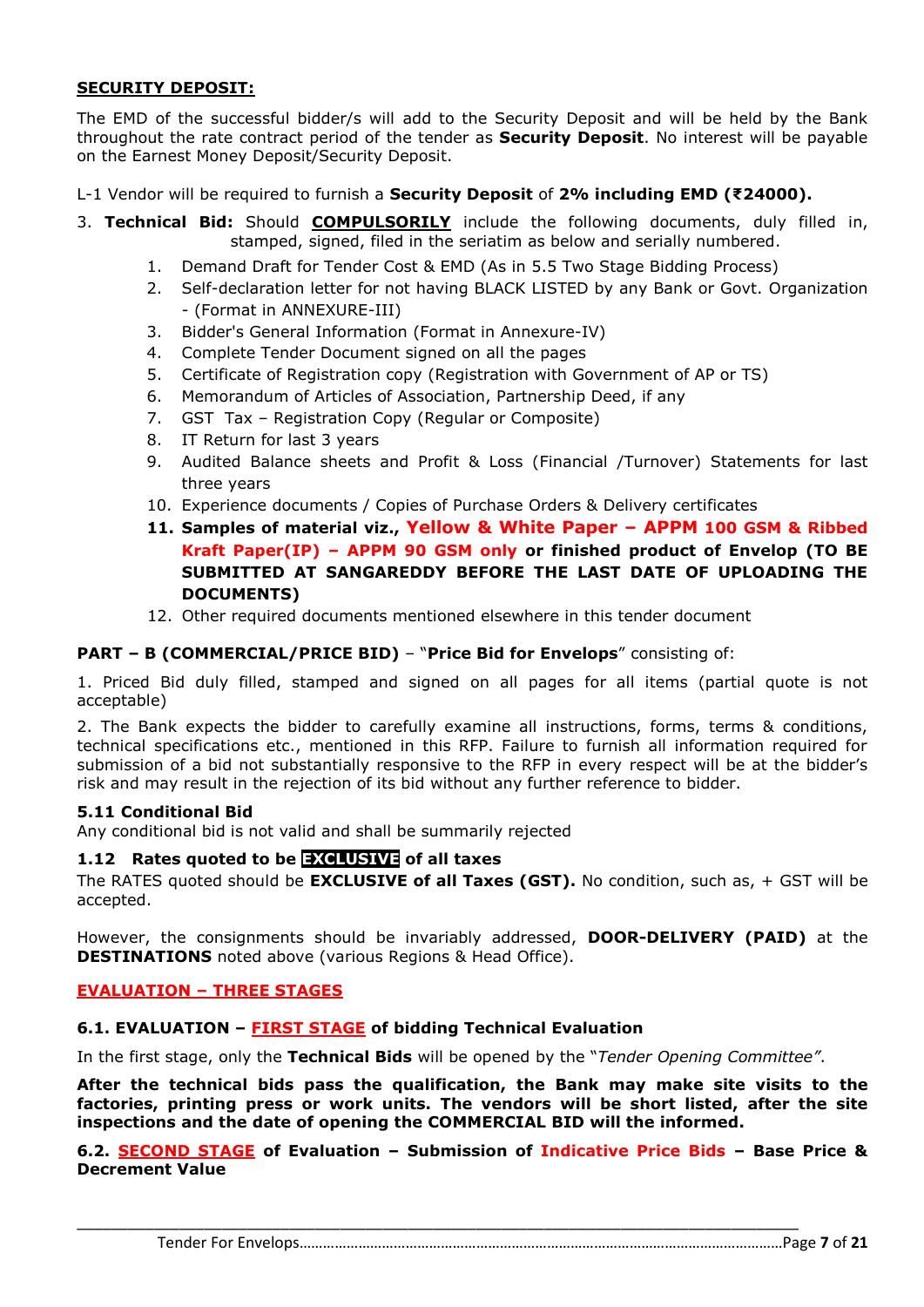In the second stage, **Indicative commercial/price bids** of short-listed, technically qualified bidders shall be opened ON-LINE and a Base price will be advised to the E-Procurement agency for further evaluation.

## **6.2. THIRD STAGE of Evaluation – REVERSE AUCTION**

In the third stage, **REVERSE AUCTION** shall be conducted for final rates of supply.

# **7. BID FEATURES**

#### **7.1. Language of the Bid**

All bids and supporting documentation must be in English only.

#### **7.2. Bid Currency & Price Structure**

Prices shall be expressed in the Indian Rupees only.

#### **The Prices quoted by the bidders should be :**

- a) **Inclusive of cost of Paper,**
- b) **Printing,**
- c) **All binding operations**
- d) **Packing,**
- e) **Transportation up to Our Office(SRMT, KRANTHI, VRL ETC)**
- f) **Insurance during transit until reaching the destination**
- g) **EXCLUSIVE OF TAXES / GST**

\*The Bank shall neither pay any other cost nor consider any other cost apart from approved L-1 rates.

#### **7.3. Validity Period**

The Bids shall be **valid for a period of 24 months/TWO years** from the date of entering into rate contract / AGREEMENT. A bid submitted for a shorter period shall be rejected by the Bank as nonresponsive.

#### **7.4. Format & Signing of Bid**

(a) The Bank, in case of non-adherence to the Format or partial submission of bid will not evaluate the bid

(b) Each bid shall be made in the legal name of the bidder

(c) Each page of it shall be serially numbered, signed and duly stamped by the bidder or a duly authorized person to sign on behalf of the Bidder,

(d) Any interlineations, erasure or overwriting shall be valid only if these are initialled /authenticated by the person(s) signing the bid.

(e) Executive(s) representing the bidder should be duly authorized to sign the bid, interacting with the Bank for all sorts of communication as well as appearing in for price negotiation meeting, in case the bidder emerges as L-1 as a result of commercial evaluation of all technically qualified bids.

(f) A letter of this intent, issued by the Proprietor / CEO / Director or any top-level executive, authorizing representing executive(s) should be submitted as part of the Technical Bid.

#### **7.5. Technical / Commercial Bid Essentials:**

(a) All relevant information should be given against the space provided for information in the prescribed format ANNEXURE-IV. Writing of 'OK' 'accepted', 'noted', 'sheet attached' will not be accepted. In case, due to insufficient space, a sheet is added, page no. of that sheet should be mentioned and the added sheet should have backward reference on right hand top thereof,

(b) All supporting documents of the particular Appendix should be attached thereafter the bid, writing reference thereon.

\_\_\_\_\_\_\_\_\_\_\_\_\_\_\_\_\_\_\_\_\_\_\_\_\_\_\_\_\_\_\_\_\_\_\_\_\_\_\_\_\_\_\_\_\_\_\_\_\_\_\_\_\_\_\_\_\_\_\_\_\_\_\_\_\_\_\_\_\_\_\_\_\_\_\_\_\_\_\_\_\_\_\_\_\_

(c) The Technical Bid must contain the documents as stated in 5.5 Part-A 3): -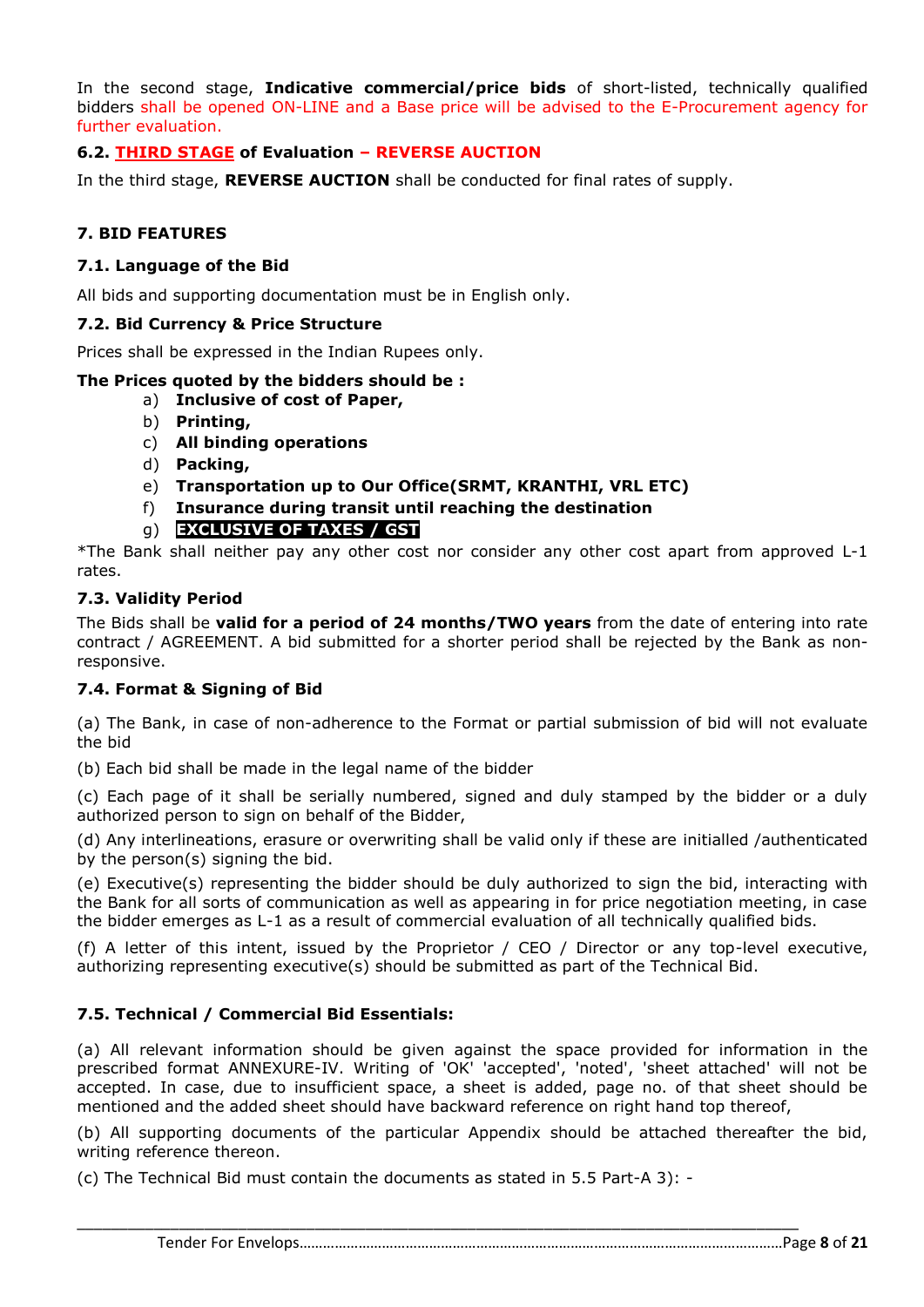- (d) The Commercial Bid must contain the following:
	- (i) Rates for each item specified in Indian rupees, inclusive of taxes
	- (ii) Declaration agreeing to all the Terms & Conditions in the RFP

## **8. BID EVALUATION**

The purpose of bid evaluation is to determine: -

- (a) Reputation of the vendor for quality and reliability;
- (b) Acceptance of terms and conditions
- (c) Service capability of the vender;
- (d) Vendor's standing i.e. experience in supply
- (e) Vendor meeting the qualification criteria as specified in the tender documents;

#### (f) In order to determine the lowest evaluated responsive bid, the Bank shall adopt **TCO (TOTAL COST OF OWNERSHIP**) from **Sr. No 1-5**.

#### **8.1. General Evaluation**

1. The Bank will examine the bids against *Bidder's Eligibility Criteria* mentioned in the RFP.

2. The Bank will examine the bids to determine whether they are complete, whether any computational errors have been made, whether required sureties have been furnished, whether the documents have been properly signed, and whether the bids are generally in order.

3. The Bank may waive any minor informality, nonconformity, or irregularity in a bid which does not constitute a material deviation, provided such waiver does not prejudice or affect the relative ranking of any other bidder.

4. Prior to the detailed evaluation, the Bank will determine the substantial responsiveness of each bid against this RFP. For purposes of these clauses, a substantially responsive bid is one, which conforms to all the terms and conditions of the RFP without material deviations.

5. During evaluation of the bids, the Bank may, at its discretion, ask the bidder for providing clarification on any point mentioned in its bid. The request for clarification and

The response shall be in writing, and no change in the prices or substance of the bid shall be sought, offered, or permitted.

6. The samples enclosed by the bidders should be the same, which have been quoted in their bids as part of the RFP. No chance will be given for re-submission.

7. Commercial bids of only those vendors will be opened, who are technically qualified and fulfil all other requirements as enlisted in the RFP.

#### **8.2 Commercial Evaluation, Indicative Prices & Reverse Auction**

- 1. Commercial bids submitted will be opened only for those bidders, who have qualified in the general and technical evaluation.
- **2.** The vendors are required to submit the **INDICATIVE PRICES** which will be considered for further evaluation through **REVERSE AUCTION**
- 3. The LOWEST prices arrived at in REVERSE AUCTIONS will be declared as L-1. However, the bank shall be under no obligation to accept the lowest or any other offer received in response to this notice, if the quality of the procuring item is not the same as required and shall be entitled for rejection of any or all the offers assigning reasons therefor.
- 2. The bank reserves its right for placing the orders as per requirement.

3. The Bank will be free to either reduce or increase the quantities to be printed on the same terms and conditions. The bank reserves the right to alter the quantities.

# **9. AWARD NOTIFICATION**

#### **9.1 Change of Address**

The acceptance of a bid, subject to contract, commercial considerations & compliance with all terms and conditions will be communicated in writing by means of placing order at the address supplied by the bidder in its bid. Any change of bidder's address, should therefore be promptly notified to: -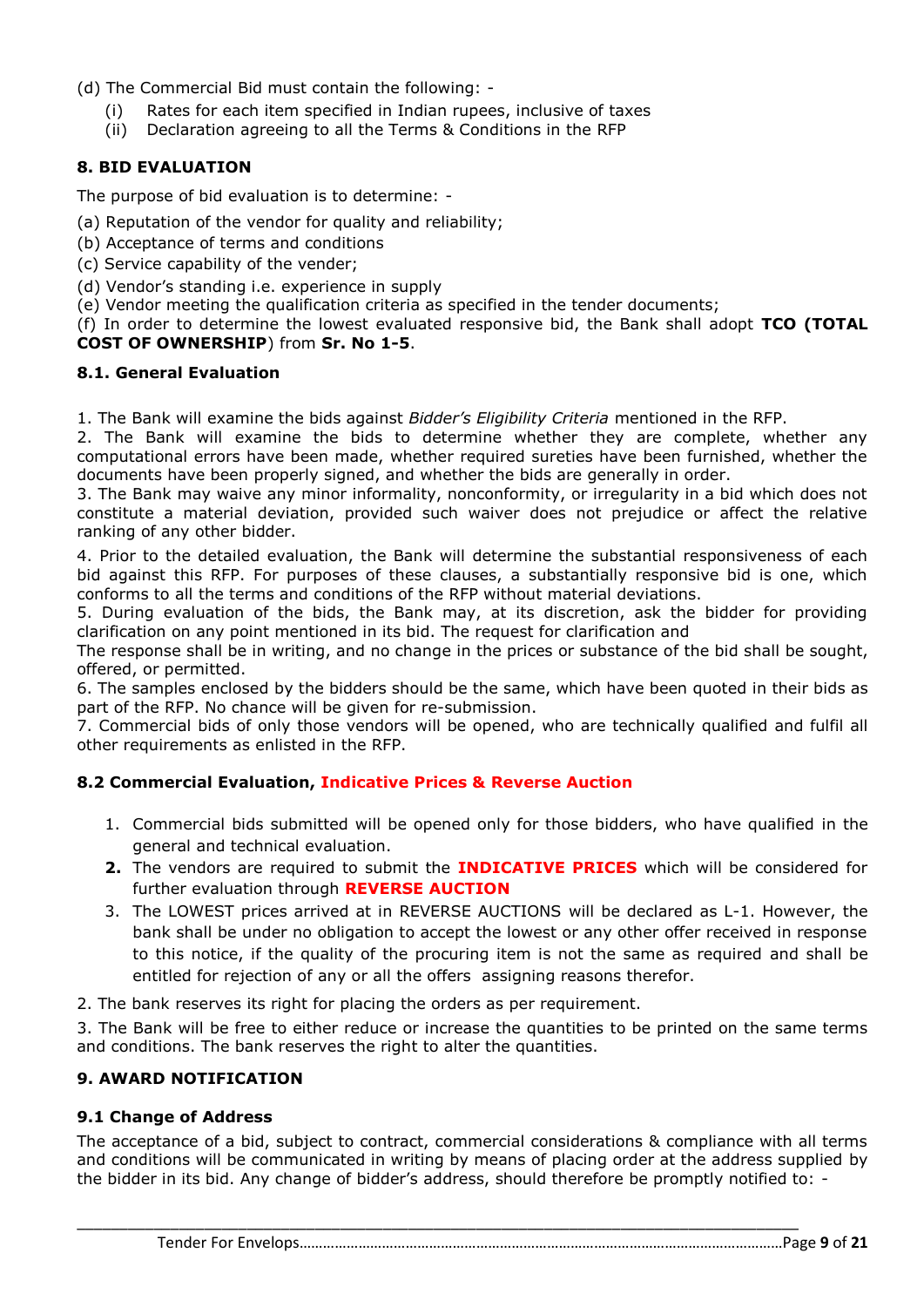#### **ANDHRA PRADESH GRAMEENA VIKAS BANK, HEAD OFFICE: Warangal, 2-5-8 / 1 RAMNAGAR, HANMAKONDA, WARANGAL – 506 001, State : Telangana, PH: 0870 – 2577766**

#### **10. Bidder's Disqualification**

Any bidder not complying with the bidding process is liable for disqualification at any stage without assigning any reason. Decision of the Bank in this regard shall be final, conclusive and binding on the bidder.

#### **11. TERMS AND CONDITIONS**

All under mentioned terms and conditions for vendors, who participate in this bid, are binding on all. These terms and conditions will also form part of the print order, to be issued to the successful Bidder. All the terms and conditions in the tender document should be stamped and signed and attached with the Technical Bid as acceptance of these terms and conditions

**11.1 Proposal Ownership-**The bid and all supporting documentation submitted by the bidders shall become the Bank's property and the Bank reserves the right to accept or reject any request made by any bidder to return or destroy the bid and accompanying documentation.

**11.2 Delivery, Installation and Commissioning of Items-**The vendor shall be responsible for delivery of the ordered item(s) at the destination within stipulated time / days as noted above and in purchase order. The vendor should arrange for appropriate insurance to cover the ordered item(s) for the transit period and till the time of its receipt by the Bank at the respective destination. The cost of the insurance will be borne by the vendor.

**11.3 Cancellation of Order**: In case of serious discrepancy in the item supplied, the Bank may cancel the entire purchase order and return the item(s) back to the vendor at vendor's costs and risks. The vendor shall give acceptance within one week from the date of order. Bank has right to cancel the order, if the same is not accepted within the stipulated period from the date of order and the earnest money of the bidder will be forfeited.

**11.4 Defect Liability Security Deposit:** Bank shall forfeit the Security Deposit if the material supplied is not as per specifications. This however, does not preclude the Bank from seeking replacement of the goods supplied in case extreme damage or errors in printing.

11.5 Payment Terms: No advance / mobilization amount will be paid to the vendors. Bill will be paid only on:

- > Production of acknowledgements of receipt of the item ordered at the destinations, as per specifications and quantity & in good condition
- Receipt of Bill along with Delivery Challans from the recipients duly authenticated & stamped for having received the item
- **the total Bill amount noted in the bill should clearly state :**
	- **1. The actual cost of the product**
	- **2. TAX component (GST etc) (Separate for AP & Telangana)**

**11.6 Earnest Money Deposit:** The bidder shall have to deposit earnest money in the form of DD / Pay Order for **Rs.12,000.00** (Rupees Twelve thousand only), which will be added to **Security Deposit** for the successful bidder(s) and returned on expiry of the two years of the contract period. The offer without Earnest Money Deposit would be considered as non-responsive, incomplete and shall be out rightly rejected.

**11.7 Forfeiture of EMD Amount:** This amount will be forfeited, if the successful bidder refuses to accept purchase order or having accepted the purchase order fails to carry out his obligation mentioned therein.

**Fluctuations in market prices of Paper:** No subsequent pleas/excuses for nonperformance/execution of the order placed on them during the contracted period of Two years shall be considered, showing the **"increase in market prices of the paper"** as the cause. Once the acceptance letter is submitted and agreement is entered, the vendor is bound to print & supply any of the items mentioned in the list till the currency of the contract period. Any reluctance on the part of the vendor shall be considered rejection of the order and shall tantamount to breach of the contract and shall be liable for forfeiture of the EMD amount and also penalty for delay.

**No interest** shall be payable on the Earnest Money Deposit (EMD).

**11.8 Further Orders:** The Bank may continue to place further orders beyond the valid period, by mutual agreement between the Bank and the vendor on the same approved rates.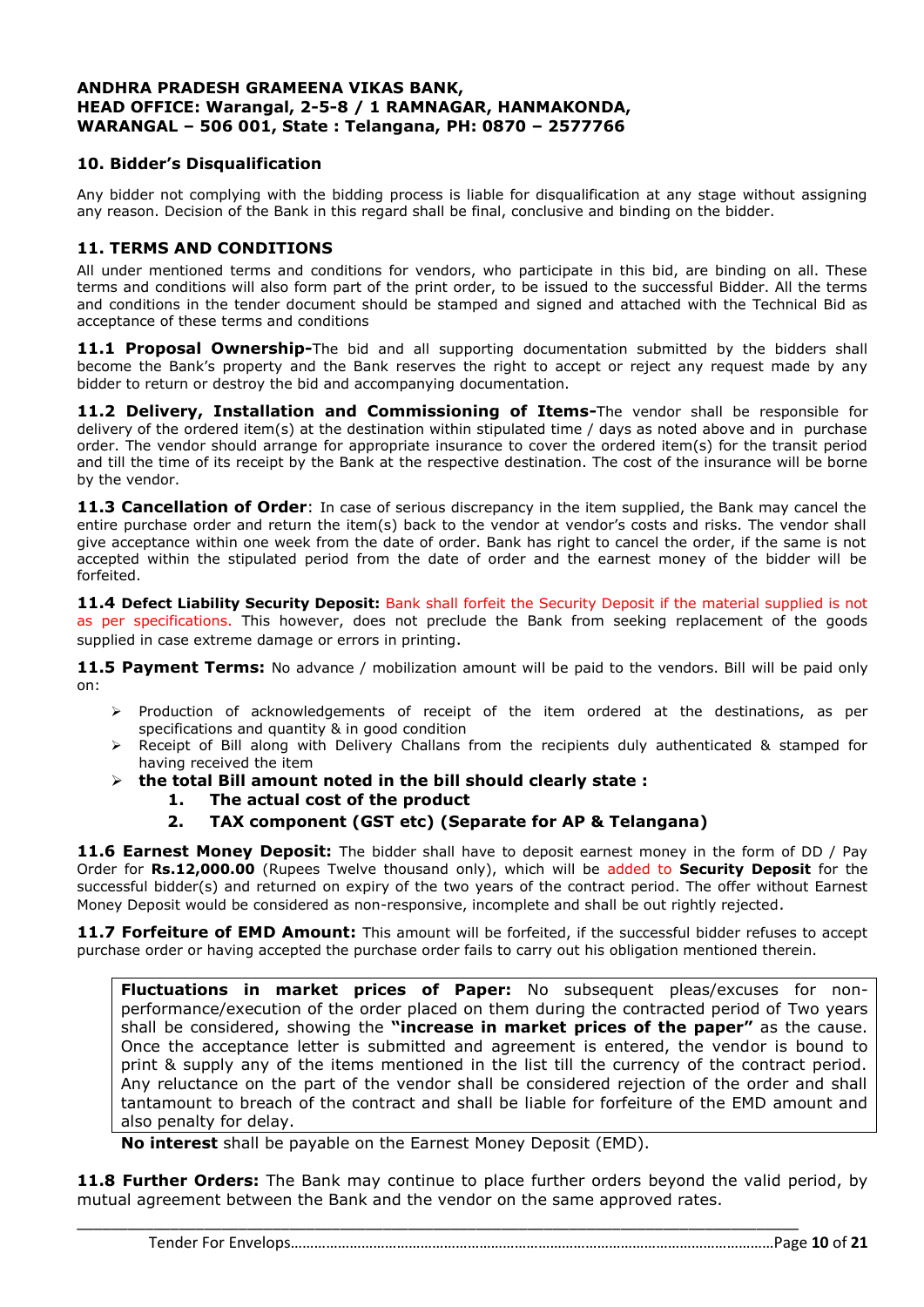**11.9 Penalty for delay:** The Bank reserves the right to levy penalty for delay in supply beyond the stipulated time. A penalty of 2% of the bill amount will be levied for delay of two weeks. The total delay cannot be beyond one month in any case, beyond which the order shall be cancelled.

11.10 Order Cancellation: The Bank reserves the right to cancel the purchase order in the event of one or more of the following situations: -

- 1. Delay in supply, beyond the specified period & delay time limit
- 2. Serious discrepancy in quality of supplied item
- 3. In the event of order cancellation, the vendor shall be responsible to take back the faulty / mis-printed item supplied, at their own cost & expenses.

**11.11 Force Majeure:** The vendor shall not be liable for forfeiture of its performance security, liquidated damages or termination for default, if and to the extent that it's delay in performance or other failure to perform its obligations under the contract is the result of an event of Force Majeure.

For purposes of this Clause, **"Force Majeure"** means an event beyond the control of the Vendor and not involving the vendor's fault or negligence and not foreseeable. Such events may include, but are not limited to, Acts of God or of public enemy, acts of Government of India in their sovereign capacity, acts of war, fire, floods, strikes, lock-outs and freight embargoes. If a Force Majeure situation arises, the vendor shall promptly notify the Bank in writing of such conditions and the cause thereof within twenty calendar days. Unless otherwise directed by the Bank in writing, the vendor shall continue to perform its obligations under the Contract as far as it is reasonably practical, and shall seek all reasonable alternative means for performance not prevented by the Force Majeure event.

11.12 **Resolution of Disputes:** The Bank and the vendor shall make every effort to resolve amicably, by direct informal negotiation, any disagreement or dispute arising between them under or in connection with the contract. If after thirty days from the commencement of such informal negotiations, the Bank and the Vendor are unable to resolve amicably a contract dispute; either party may require that the dispute be referred for resolution by formal arbitration. All questions, disputes or differences arising under and out of, or in connection with the contract, shall be referred to two Arbitrators: one Arbitrator to be nominated by the Bank and the other to be nominated by the Vendor. In case of the said Arbitrators not agreeing, then the matter will be referred to an umpire to be appointed by the Arbitrators in writing before proceeding with the reference. The award of the Arbitrators and in the event of their not agreeing, the award of the Umpire appointed by them shall be final and binding on the parties. The Arbitration and Reconciliation Act, 1996 shall apply to the arbitration proceedings and the venue & jurisdiction of the arbitration shall be WARANGAL.

| /2020<br>Date :<br>Place: | I/we have read and understood the RFP as detailed in the<br>above pages right from the Introduction, Scope of work,<br>Tentative requirements, Bidding Process, Terms &<br>Conditions, Payment Terms, EMD, Penalty, the Force<br>Majeure clause & Resolution of disputes. I/We offer the<br>quotes / rates in ANNEXURE-IV for printing & supply of the<br>required items as per terms & conditions in the RFP. |
|---------------------------|----------------------------------------------------------------------------------------------------------------------------------------------------------------------------------------------------------------------------------------------------------------------------------------------------------------------------------------------------------------------------------------------------------------|
|                           | Seal of the bidder<br>Sianature                                                                                                                                                                                                                                                                                                                                                                                |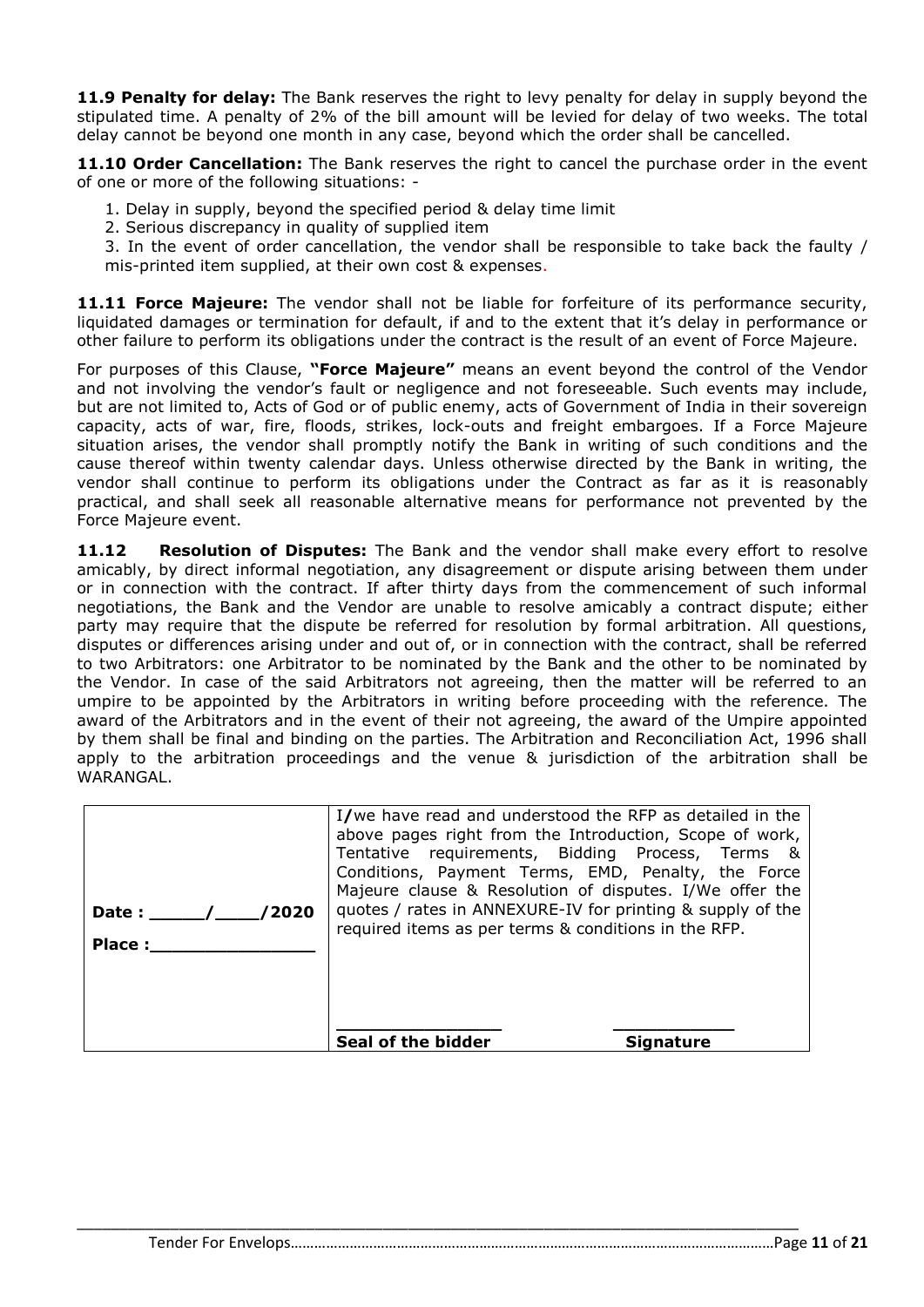# **CHECK LIST FOR VENDORS**

#### **Submission of tender through ON-LINE**

#### **Vendors are advised to check & ensure to enclose the following list of documents before submitting the Tender**

| S.No           | <b>Document Name</b>                                                                                                | <b>Tick</b><br>mark |
|----------------|---------------------------------------------------------------------------------------------------------------------|---------------------|
| $\mathbf{1}$   | Demand Draft for Tender cost and EMD (As in 5.10 Two Stage Bidding<br>Process)                                      |                     |
| $\overline{2}$ | Letter authorization to the representing executive(s)<br>(See 7.4(f) below) (Format in ANNEXURE-II)                 |                     |
| 3              | Self-declaration letter for not having BLACK LISTED by any Bank or<br>Govt. Organization - (Format in ANNEXURE-III) |                     |
| 4              | Bidder's General Information (Format in Annexure-IV)                                                                |                     |
| 5              | Complete Tender Document signed on all the pages                                                                    |                     |
| 6              | Certificate of Registration copy<br>(Registration with Government of AP or TS)                                      |                     |
| $\overline{7}$ | Memorandum of Articles of Association, Partnership Deed, if any                                                     |                     |
| 8              | Sales / GST Tax - Registration Copy                                                                                 |                     |
| 9              | IT Return for last 3 years                                                                                          |                     |
| 10             | Audited Balance sheets and Profit & Loss<br>(Financial /Turnover) Statements for last three years                   |                     |
| 11             | Experience documents / Copies of Purchase Orders & Delivery<br>certificates                                         |                     |
| 12             | Samples of material viz., Yellow/Ribbed Craft of 100,90 GSM or finished<br>product of Envelop - Should              |                     |
| 13             | Other required documents mentioned elsewhere in this tender<br>document                                             |                     |

#### **Note: NON-SUBMISSION of any of the above documents may result in rejection of the tender**

\_\_\_\_\_\_\_\_\_\_\_\_\_\_\_\_\_\_\_\_\_\_\_\_\_\_\_\_\_\_\_\_\_\_\_\_\_\_\_\_\_\_\_\_\_\_\_\_\_\_\_\_\_\_\_\_\_\_\_\_\_\_\_\_\_\_\_\_\_\_\_\_\_\_\_\_\_\_\_\_\_\_\_\_\_

**General Manager-I**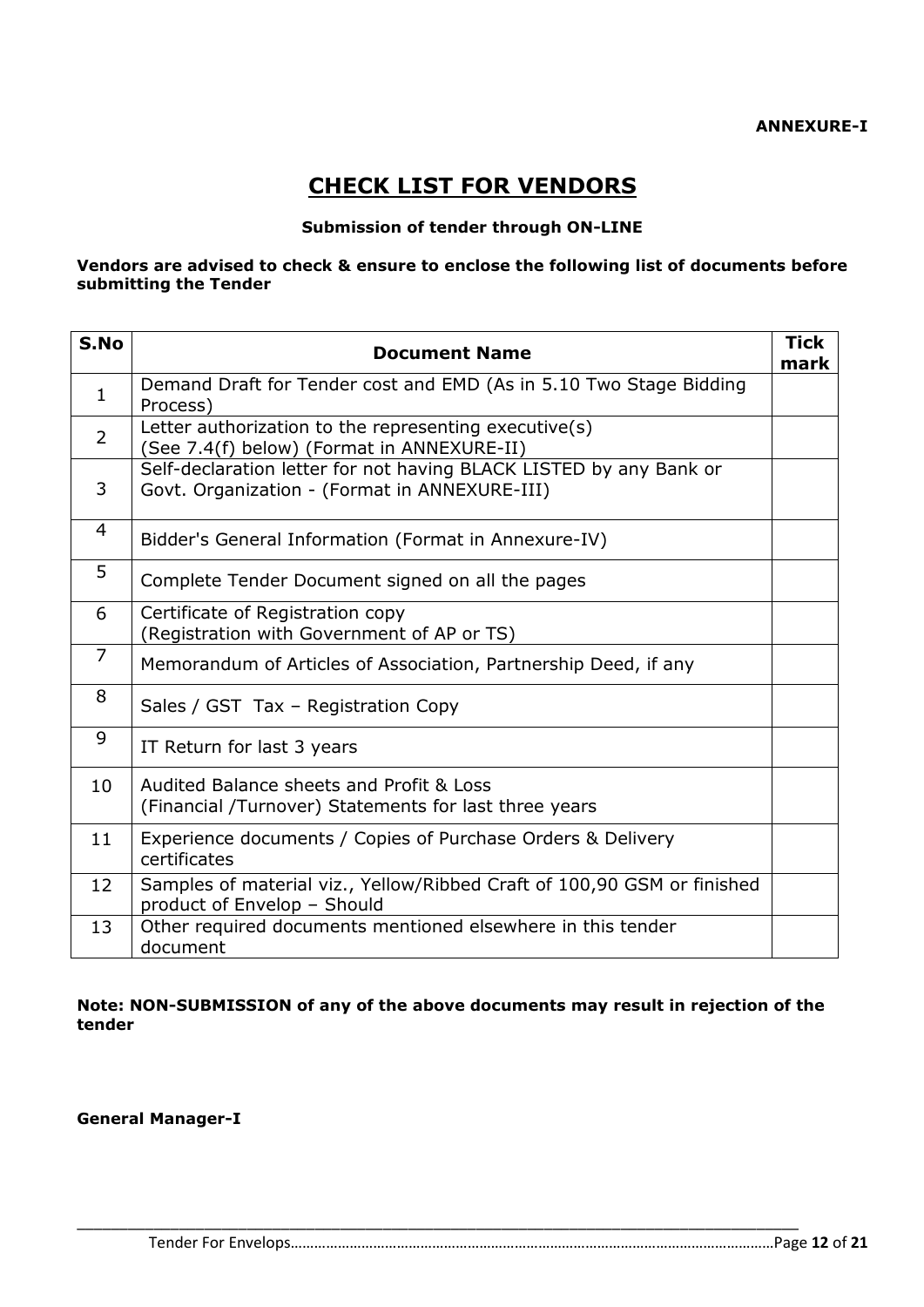#### **ANNEXURE-II**

#### **DRAFT – Letter of Authorization**

Ref. No. dated \_\_\_\_/\_\_\_2020

General Manager (I) Andhra Pradesh Grameena Vikas Bank, Head Office, Warangal, H.No.2-5-8/1, Ram Nagar, Hanmakonda, Warangal Urban District– 506001 Telangana State

Dear Sir,

#### **Tender Ref. No:5 \_\_\_ /2020-21 dated \_\_\_\_/09/2020**

| We M/s $\frac{1}{2}$                                                                                |     | who    | are             |
|-----------------------------------------------------------------------------------------------------|-----|--------|-----------------|
|                                                                                                     |     | etc.,  | having          |
|                                                                                                     |     |        | and             |
|                                                                                                     | do. | hereby | authorize       |
| Sri/Smt/Kum/Tansgender                                                                              |     |        | (Name) to offer |
| our tender/quotation, negotiate and conclude the contract with you against the above invitation for |     |        |                 |

offer. The above representative shall be responsible for answering any query and authenticate as required

during the process of tender opening for smooth conclusion.

Yours faithfully,

For and on behalf of M/s \_\_\_\_\_\_\_\_\_\_\_\_\_\_\_\_\_\_\_\_\_\_\_\_\_\_\_\_\_\_\_\_\_\_\_\_\_

(Name of Printer/manufacturer)

#### Signature of the Authorized Person

**Note:** This letter of authority should be written / printed on the letterhead of the printer/manufacturer/s and should be signed by a competent person of the printer / manufacturer.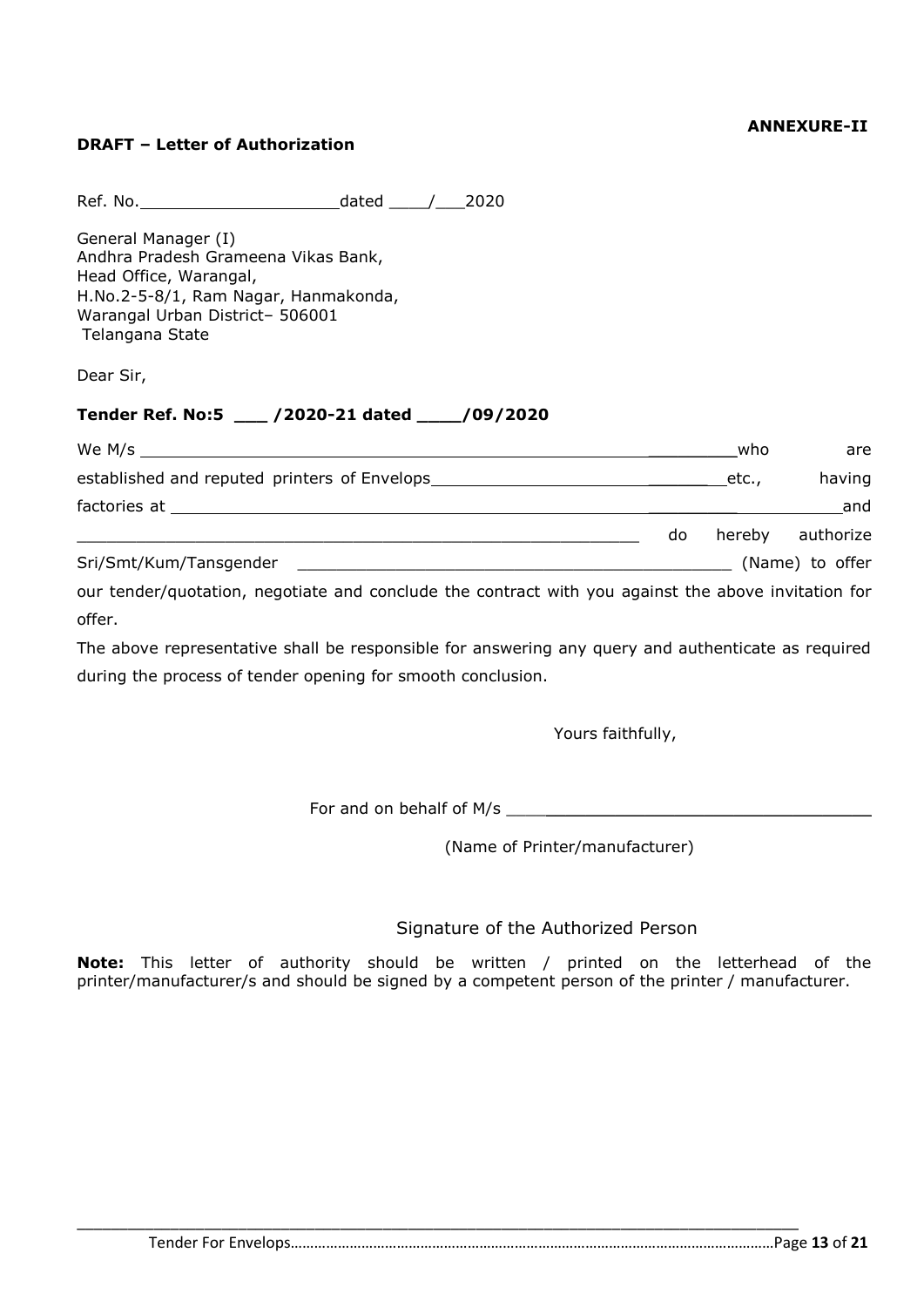#### **ANNEXURE-III**

### **DRAFT – NON-BLACKLISTING LETTER**

| Our Lr No: 2020                                                                                                                                                                    |                            |     |        |
|------------------------------------------------------------------------------------------------------------------------------------------------------------------------------------|----------------------------|-----|--------|
| General Manager (I)<br>Andhra Pradesh Grameena Vikas Bank,<br>Head Office, Warangal,<br>H.No.2-5-8/1, Ram Nagar, Hanmakonda,<br>Warangal Urban District- 506001<br>Telangana State |                            |     |        |
| Dear Sir,                                                                                                                                                                          |                            |     |        |
| Tender Ref. No:5 ____ /2020-21 dated ____/09/2020                                                                                                                                  |                            |     |        |
|                                                                                                                                                                                    |                            | who | are    |
|                                                                                                                                                                                    |                            |     | having |
|                                                                                                                                                                                    |                            |     | and    |
|                                                                                                                                                                                    | do hereby confirm that our |     |        |
| concern is NOT-BLACKLISTED by any Bank nor a Govt. organization during the last THREE years.                                                                                       |                            |     |        |

We assure you of our best services timely and qualitatively.

Yours faithfully,

For and on behalf of M/s  $\_$ 

(Name of Printer/manufacturer)

\_\_\_\_\_\_\_\_\_\_\_\_\_\_\_\_\_\_\_\_\_\_\_\_\_ Signature of the Authorized Person

Note: This letter of NON-BLACKLISTING should be written / printed on the letterhead of the printer/manufacturer/s and should be signed by a competent person of the manufacturer.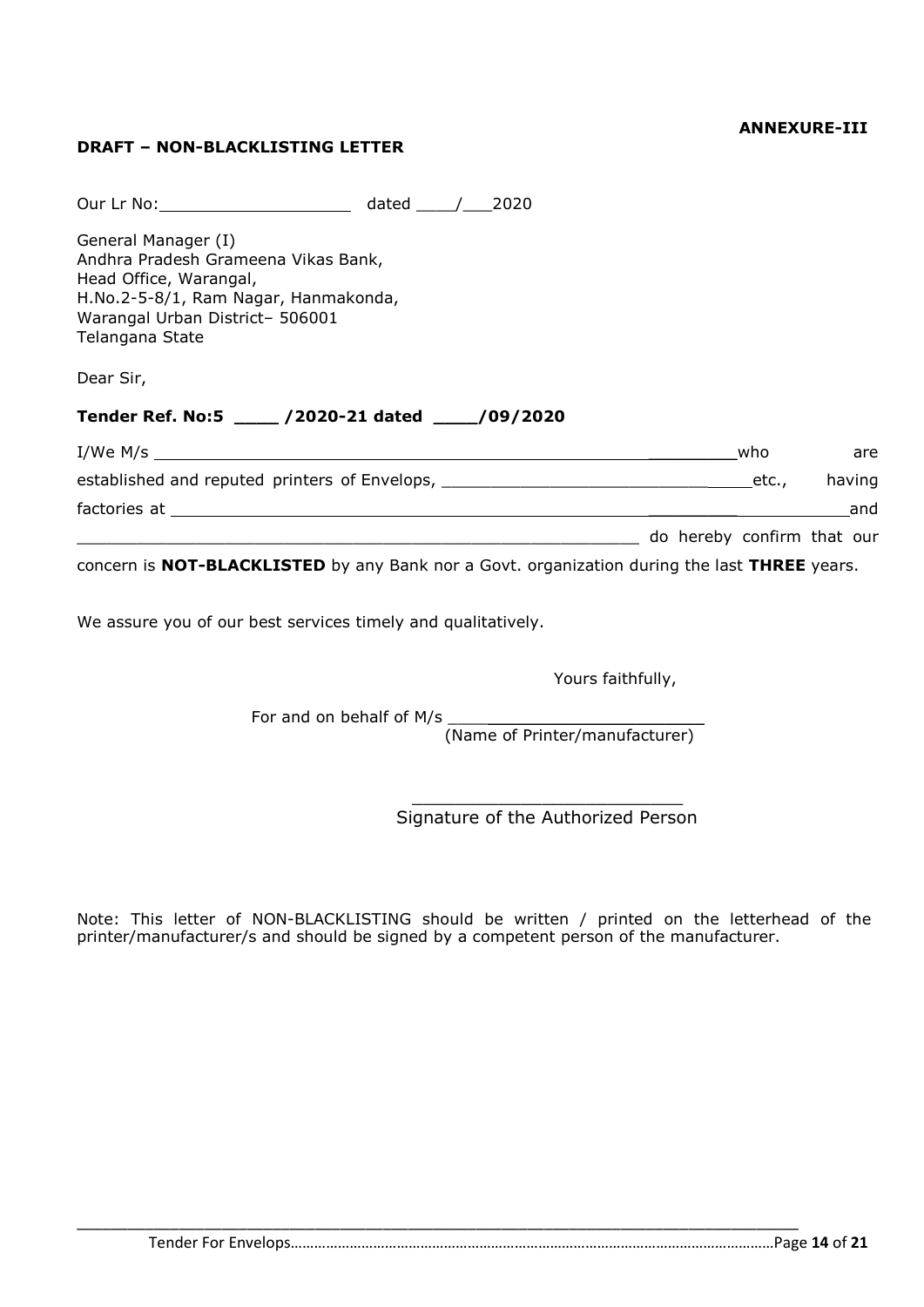#### (Ref: Tender Notice No. 5 /2020-21 dated \_\_\_\_\_\_\_\_\_\_\_

#### **BIDDERS' GENERAL INFORMATION & PRE-QUALIFICATION DATA**

| S.             | <b>Specifications</b>                                                                                                                               | <b>Particulars</b>                                                                                                  |
|----------------|-----------------------------------------------------------------------------------------------------------------------------------------------------|---------------------------------------------------------------------------------------------------------------------|
| <b>No</b>      |                                                                                                                                                     |                                                                                                                     |
| $\mathbf{1}$   | Name of the Unit/Firm with full<br>address with Telephone / Mobile/<br>FAX.Nos/Email Address etc.,                                                  |                                                                                                                     |
|                | Administrative Office:                                                                                                                              |                                                                                                                     |
|                | Factory Address:                                                                                                                                    |                                                                                                                     |
|                | Whether ISO certified /<br>IBA/RBI/SBI/approved Unit<br>(if so, enclose copy of relative<br>certificate issued)                                     |                                                                                                                     |
| $\overline{2}$ | <b>CONSTITUTION</b><br>(Enclose evidence like Certificate<br>of Commencement of Business /<br>memorandum of Articles of                             | a) Proprietary /Partnership /Private/<br>Limited/ Public ltd. Company/Co-op<br>Society (Delete inapplicable)        |
|                | Association/ Partnership Deed<br>Etc)                                                                                                               | b) SSI Registration No./Trade License<br>No. (Enclose Copy of Certificate)<br>Date valid up to $:$                  |
| 3              | Year of Establishment/<br>Experience in line of activity:<br>(Please see Annexure-I)<br>Eligibility criteria for category<br>wise minimum length if | Year of establishment:<br>(As per Unit Registration Certificate}<br>Experience in years of the Proprietor / partner |
| 4              | experience required)<br>Name of the Proprietor/<br>Mg.Partner/Mg.Director etc                                                                       | Director of the unit:<br>vears                                                                                      |
| 5              | Name and addresses of the Bankers /<br><b>Phone Numbers</b>                                                                                         | BRANCH:_____________________________                                                                                |
| 6              | Whether registered for GST<br>purposes?<br>(Mention GST No. and furnish<br>Xerox copies)                                                            |                                                                                                                     |
| 7              | Whether an Assesse of Income Tax<br>(Enclose copies of IT Return for the<br>last 3 years with all enclosures)                                       |                                                                                                                     |
|                |                                                                                                                                                     |                                                                                                                     |

\_\_\_\_\_\_\_\_\_\_\_\_\_\_\_\_\_\_\_\_\_\_\_\_\_\_\_\_\_\_\_\_\_\_\_\_\_\_\_\_\_\_\_\_\_\_\_\_\_\_\_\_\_\_\_\_\_\_\_\_\_\_\_\_\_\_\_\_\_\_\_\_\_\_\_\_\_\_\_\_\_\_\_\_\_

#### **PLEASE FILL UP ALL THE COLUMNS LEGIBLY**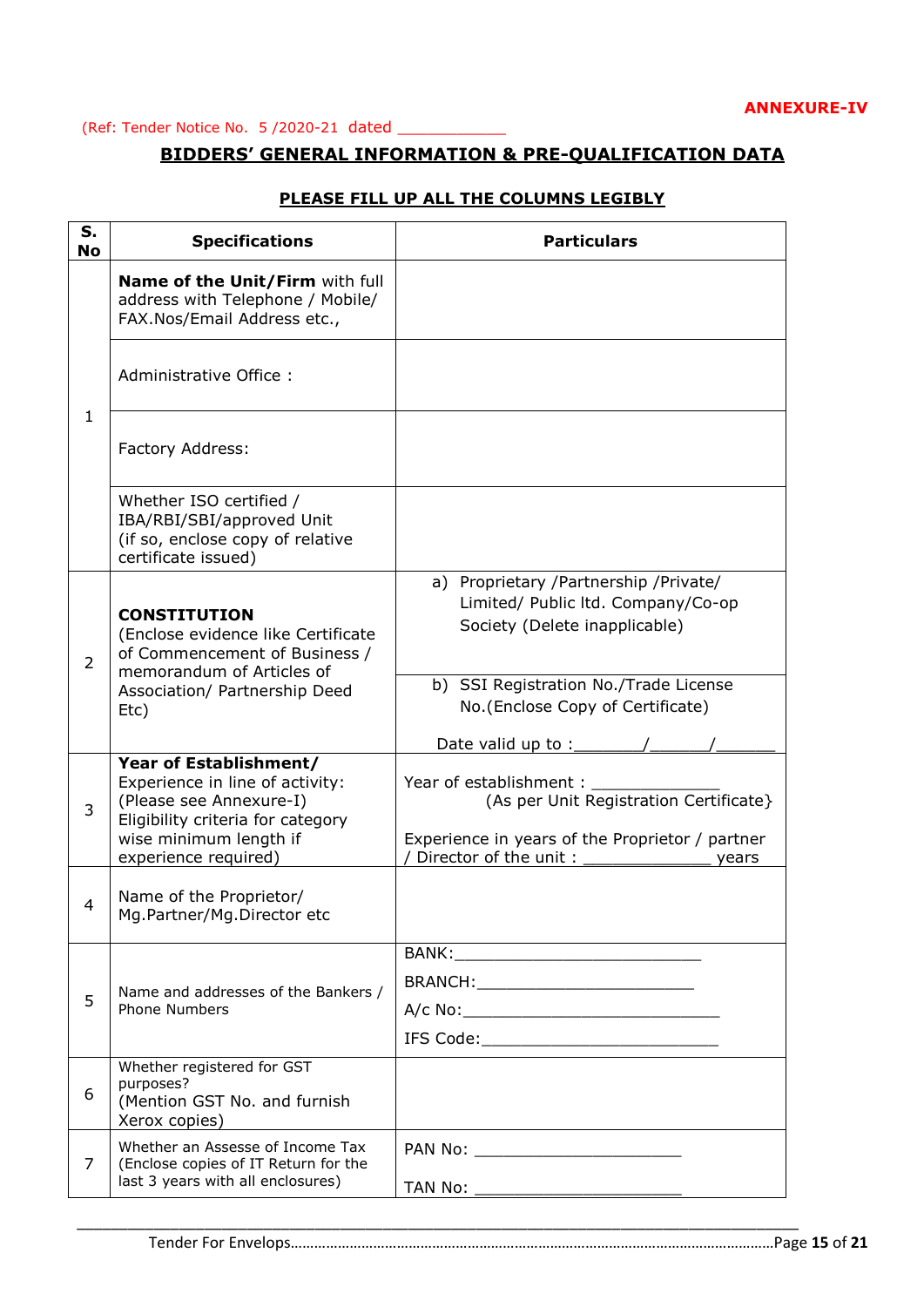|    |                                                                                                                                                                                                   | Rs. in lakhs                                                    |
|----|---------------------------------------------------------------------------------------------------------------------------------------------------------------------------------------------------|-----------------------------------------------------------------|
|    |                                                                                                                                                                                                   |                                                                 |
| 10 | <b>Annual Turnover</b> for the last 3<br>years                                                                                                                                                    |                                                                 |
|    | (Balance Sheets to be enclosed)                                                                                                                                                                   |                                                                 |
|    |                                                                                                                                                                                                   |                                                                 |
| 11 | Details of Machinery, with brief<br>description of its output per day :<br>(Enclose separate paper if space is<br>not sufficient)                                                                 |                                                                 |
| 12 | Whether you have the capacity to<br>take up MULTICOLOUR printing jobs?                                                                                                                            | Yes / No                                                        |
| 13 | Whether you accept to execute the<br>order as per the specifications of<br>paper (GSM) and make of Grade-A<br>Mills, mentioned in the RFP,<br>throughout the validity of the<br>agreement period? |                                                                 |
| 14 | Whether you are ready to accept to<br>Print & Supply at the L-1 approved<br>rates for a period of two years<br>without interruption for whatever<br>reason?                                       |                                                                 |
| 15 | Whether you accept to provide<br>INSURANCE against Fire, Theft, Riots<br>during transit for finished products till<br>delivery at the destinations stated in<br>the RFP?                          |                                                                 |
| 16 | Names of Institutions/ Govt, Agencies<br>/ Banks, reputed companies etc., to<br>whom your unit is executing works<br>and maintained their against the<br>turnover in the last year                | You should submit Orders & Completion Certificates              |
| 17 | Detailed description of works<br>undertaken                                                                                                                                                       |                                                                 |
| 18 | Were you removed / blacklisted<br>at any time in any Bank / Govt.<br>organization?<br>If yes mention details                                                                                      | YES / NO __________________<br>Self-declaration Letter enclosed |
|    |                                                                                                                                                                                                   |                                                                 |

#### **COMPLIANCE STATEMENT**

#### **Declaration:**

We hereby undertake and agree by all the terms and conditions stipulated by the Bank in the Tender Document.

PLACE :\_\_\_\_\_\_\_\_\_\_\_\_\_\_\_\_

DATE : \_\_\_\_\_\_/\_\_\_\_\_/2020

\_\_\_\_\_\_\_\_\_\_\_\_\_\_\_\_\_\_\_\_\_\_\_\_\_\_\_\_\_\_\_\_\_\_\_\_\_\_\_\_\_\_\_\_\_\_\_\_\_\_\_\_\_\_\_\_\_\_\_\_\_\_\_\_\_\_\_\_\_\_\_\_\_\_\_\_\_\_\_\_\_\_\_\_\_

\_\_\_\_\_\_\_\_\_\_\_\_\_\_\_\_\_\_\_ \_\_\_\_\_\_\_\_\_\_\_\_\_\_\_\_\_\_\_\_ Stamp/Seal Signature & Designation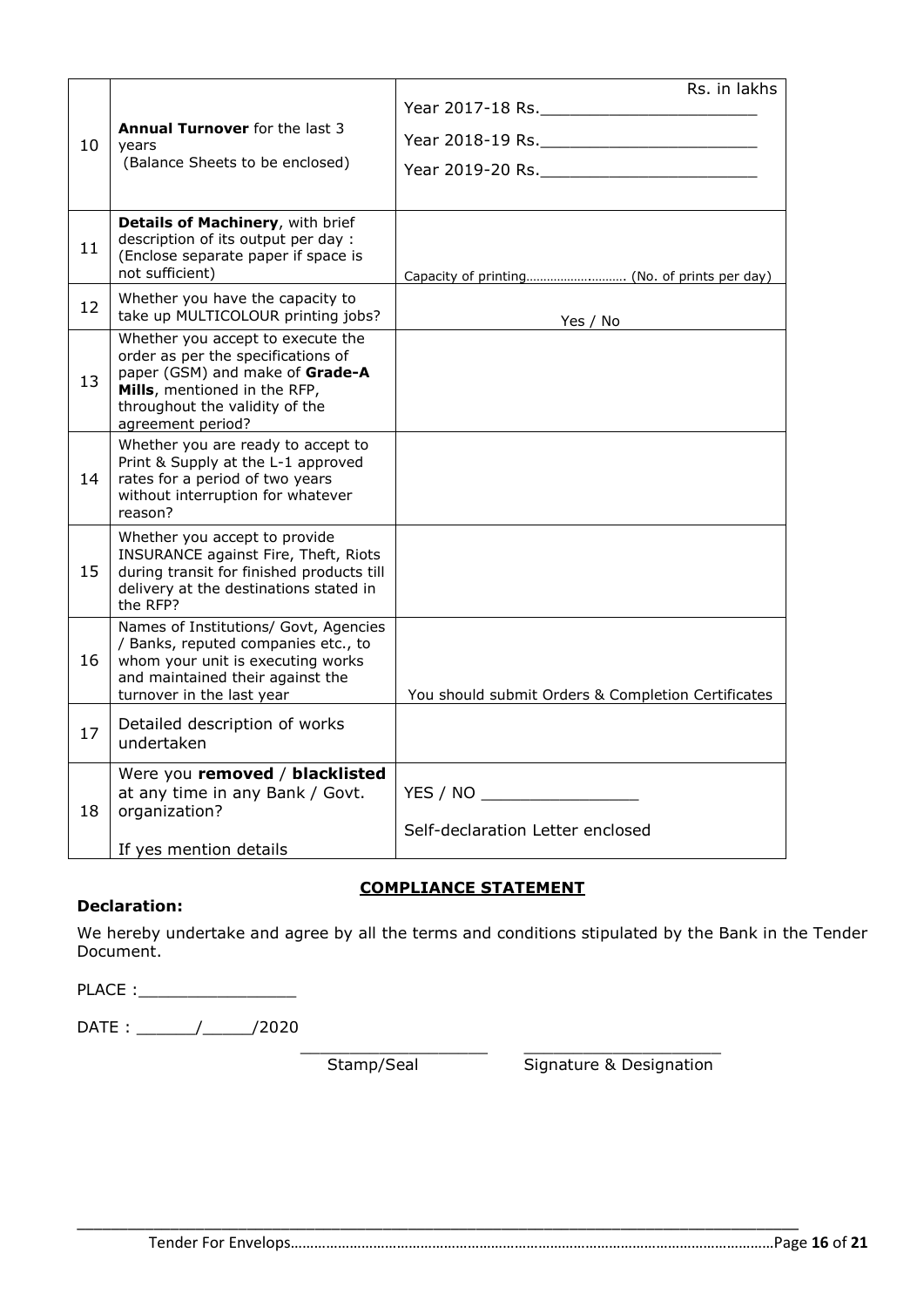To, Date: 1, 2020 The General Manager, Andhra Pradesh Grameena Vikas Bank, Head Office :: WARANGAL

#### **LETTER OF INTENT /ACCEPTANCE**

Dear Sir,

#### **RATE CONTRACT FOR SUPPLY OF ENVELOPS**

Ref: Tender Notice No. 5 /2020-21 dated \_\_\_/\_\_\_/2020 for Rate Contract for supply of Envelops - Etendering **ON-LINE** – and Tender posted in Bank's website www.apgybank.in on  $\frac{1}{2020}$ 

With reference to the above Tender, I/We accept to print & supply all the items mentioned therein, at the L-1 rates approved by the Bank.

I/We intend to sign the AGREEMENT as stated in the tender document and accept all Terms & Conditions contained therein. The agreement shall be valid for a period of two years after execution.

I/We undertake to continuously print & supply to all the purchase orders placed on me/us for any of the items noted in the Commercial Bid and as per specifications of paper, binding, time of supply, etc., mentioned in the RFP, without giving scope for compromise in quality / quantity or delay during the currency of the agreement or beyond with mutual consent.

I/We honour the condition of EMD to be retained till the expiry of the agreement and/or till the end of all supplies against the orders placed even beyond the agreement date. I/We shall bear the expenditure for purchase of Rs.100/- Stamp(s) to be affixed on the Agreement.

\_\_\_\_\_\_\_\_\_\_\_\_\_\_\_\_\_\_\_\_\_\_\_\_\_\_\_\_\_\_\_\_\_\_\_\_\_\_\_\_\_\_\_\_\_\_\_\_\_\_\_\_\_\_\_\_\_\_\_\_\_\_\_\_\_\_\_\_\_\_\_\_\_\_\_\_\_\_\_\_\_\_\_\_\_

Yours faithfully,

Proprietor(s)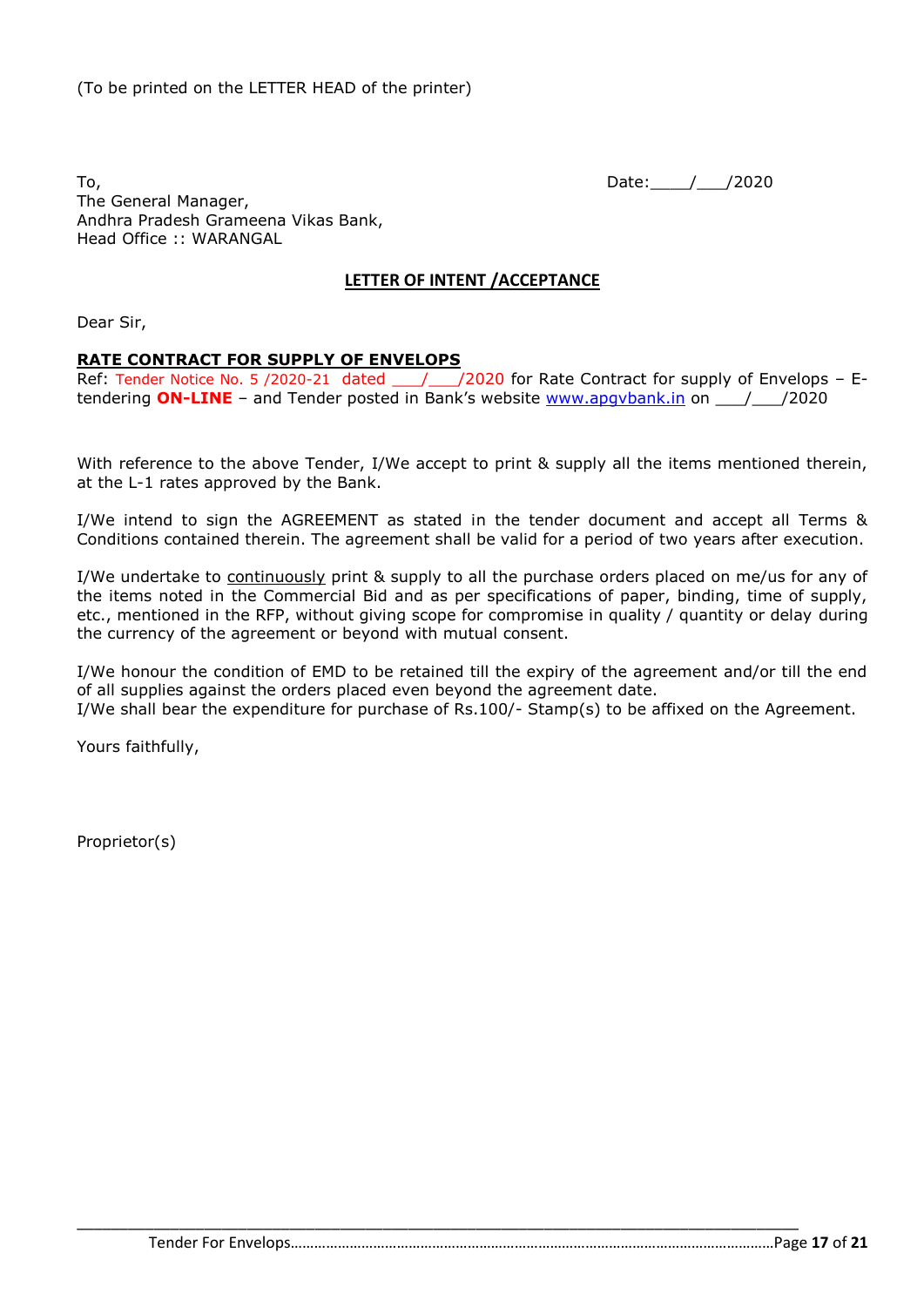DRAFT

# **AGREEMENT**

(For Printing & Supply of Envelops)

This agreement is made on this the \_\_\_\_\_ day of \_\_\_\_\_\_\_\_\_\_\_\_\_\_\_\_\_\_ 2020, between Andhra Pradesh Grameena Vikas Bank, a Government of India Undertaking under the Banking Regulation Act, 1976, having its Head Office at D.No: 2-5-8/1, RAMNAGAR, HANUMKONDA -- 506 001,

Warangal district, in Telangana state, being represented by its Chief Manager, Planning & Development department, hereinafter referred to as "**The Bank**", which expression shall, unless it be repugnant to the context or meaning thereof, mean and include its successors and authorized representatives, on the other part M/s \_\_\_\_\_\_\_\_\_\_\_\_\_\_\_\_\_\_\_\_\_\_\_\_\_\_\_\_\_\_\_\_\_\_\_\_\_\_\_\_\_\_\_\_\_\_

\_\_\_\_\_\_\_\_\_\_\_\_\_\_\_\_\_\_\_\_\_\_\_\_\_\_\_\_\_\_\_\_\_\_\_\_\_\_\_\_, proprietary/partnership firm carrying on its

business at #\_\_\_\_\_\_\_\_\_\_\_\_, \_\_\_\_\_\_\_\_\_\_\_\_\_\_\_\_\_\_\_\_\_\_, Hyderabad/\_\_\_\_\_\_\_\_\_\_\_\_\_\_\_\_\_\_\_

PIN-<br>PIN-<br>
Represented by its proprietor/
<br>
Sri/Smt

\_\_\_\_\_\_\_\_\_\_\_\_\_\_\_\_\_\_\_\_\_\_\_\_\_, hereinafter called **"The Printer"** which expression shall unless repugnant to the context shall include its legal heirs, successors and assignees on the other part.

Whereas, the Bank for the purpose of carrying on its banking business needs to empanel printers for printing and supply of Envelops, the Bank had issued an RFP.

Whereas the printer has applied and is found eligible for appointment, as an empanelled printer to the Bank for a period of two years.

NOW IT IS AGREED BETWEEN THE PARTIES HERETO AS FOLLOWS:

- 1. **RATE CONTRACT:** The Bank hereby appoints me/my printing concern, as the printer of the Bank on rate contract to print and supply Envelops, as required by the Bank for a **period of two years** from the date of this agreement or till the next empanelment and/or unless otherwise specified.
- 2. **DEPOSIT OF EMD / SECURITY DEPOSIT:** The EMD of **Rs.12,000/** submitted by me/my printing concern will form part of the **Security Deposit** which will be 2% of the tender value and held with the Bank throughout the rate contract period of the tender, i.e., for **two years**, and shall stand as guarantee for performance/execution of the order placed on the printer. I also understand, that, no interest will be payable on the earnest money deposit.
- 3. **BILL PAYMENT:** The payment will be made as per the approved L- 1 rates agreed through the "Letter of Intent / Acceptance" on satisfactory completion/execution of the order.
- 4. **PLACING OF ORDERS:** The Bank places printing orders according to its requirements. No printer can demand or decline to execute any work order on the basis of quantity and amount of the order. Distribution of orders will be as per the tender terms & conditions, and on the performance of the printer. No correspondence will be entertained by the Bank in this regard.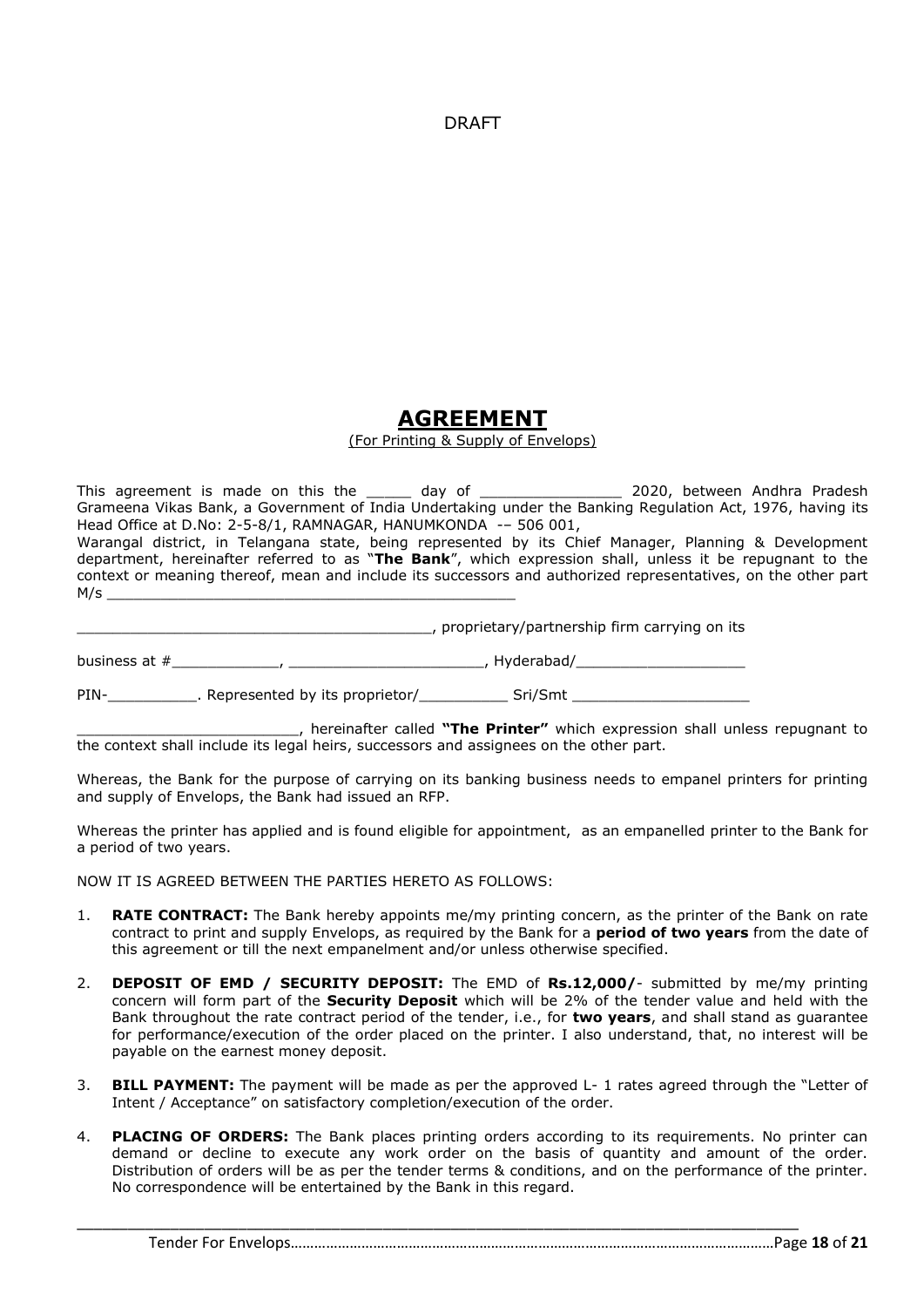- 5. **DELIVERY:** The ordered quantity of Envelops shall be delivered at the destinations noted in the RFP or as advised in the purchase order.
- 6. **SECRECY:** The printer should maintain strict confidentiality in printing of the Envelops, ordered by the Bank and should not disclose to third parties.
- 7. **TIME SCHEULE:** The time schedule for printing of Envelops irrespective of quantity ordered for will be as under :

Envelops - 30 days

- 8. **PROOF:** Proof in respect of Envelops, should be submitted to the department for approval. Printing should be taken up only after the FINAL approval is accorded by the department Officials.
- 9. **Forfeiture of EMD/Security Deposit Amount:** This amount will be forfeited, if the successful bidder refuses to accept purchase order or having accepted the purchase order fails to carry out his obligation mentioned therein.
- 10. **Bill Payment Terms:** No advance/ mobilization amount will be paid. Bill will be paid only on:
	- $\triangleright$  receipt of the item ordered at the destinations advised, as per specifications and Quantity & in good condition
	- $\triangleright$  receipt of Bill along with Delivery Challans from the recipients duly authenticated & Stamped for having received the item
- 11. **Fluctuations in market prices of Paper:** No subsequent pleas/excuses for non-performance/execution of the order placed on them during the contracted period of two years shall be considered, showing the **"increase in market prices of the paper"** as the cause. Once the acceptance letter is submitted and agreement is entered, the vendor is bound to print & supply any of the items mentioned in the list till the currency of the contract period. Any reluctance on the part of the vendor shall be considered rejection of the order and shall tantamount to breach of the contract and shall be liable for forfeiture of the EMD amount and also penalty for delay.
- 12. **Penalty for delay:** The Bank reserves the right to levy penalty for delay in supply beyond the stipulated time. A penalty of 2% of the bill amount will be levied for delay of two week. The total delay cannot be beyond one month in any case, beyond which the order shall be cancelled.
- 13. **Serious Discrepancy:** In case of serious discrepancy in the item supplied, the Bank may cancel the entire purchase order and return the item(s) back to the vendor at vendor's costs and risks. The vendor shall give acceptance within one week from the date of order. Bank has right to cancel the order, if the same is not accepted within the stipulated period from the date of order and the earnest money of the bidder will be forfeited.
- 14. **Order Cancellation:** The Bank reserves the right to cancel the purchase order in the event of one or more of the following situations:
	- a. The vendor shall give acceptance within one week from the date of order. Bank has right to cancel the order, if the same is not accepted within the stipulated period from the date of order and the earnest money of the bidder will be forfeited.
	- b. Delay in supply, beyond the specified period & delay time limit
	- c. Serious discrepancy in quality of supplied item
	- d. In the event of order cancellation, the vendor shall be responsible to take back the faulty item supplied, at their own cost & expenses.
- **15. Further Orders:** The Bank may continue to place further orders beyond the valid period, by mutual agreement between the Bank and the vendor on the same approved rates.
- 16. **Force Majeure:** The vendor shall not be liable for forfeiture of its performance security, liquidated damages or termination for default, if and to the extent that it's delay in performance or other failure to perform its obligations under the contract is the result of an event of Force Majeure.

For purposes of this Clause, "Force Majeure" means an event beyond the control of the Vendor and not involving the vendor's fault or negligence and not foreseeable. Such events may include, but are not limited to, Acts of God or of public enemy, acts of Government of India in their sovereign capacity, acts of war, fire, floods, strikes, lock-outs and freight embargoes. If a Force Majeure situation arises, the vendor shall promptly notify the Bank in writing of such conditions and the cause thereof within twenty calendar days. Unless otherwise directed by the Bank in writing, the vendor shall continue to perform its obligations under the Contract as far as it is reasonably practical, and shall seek all reasonable alternative means for performance not prevented by the Force Majeure event.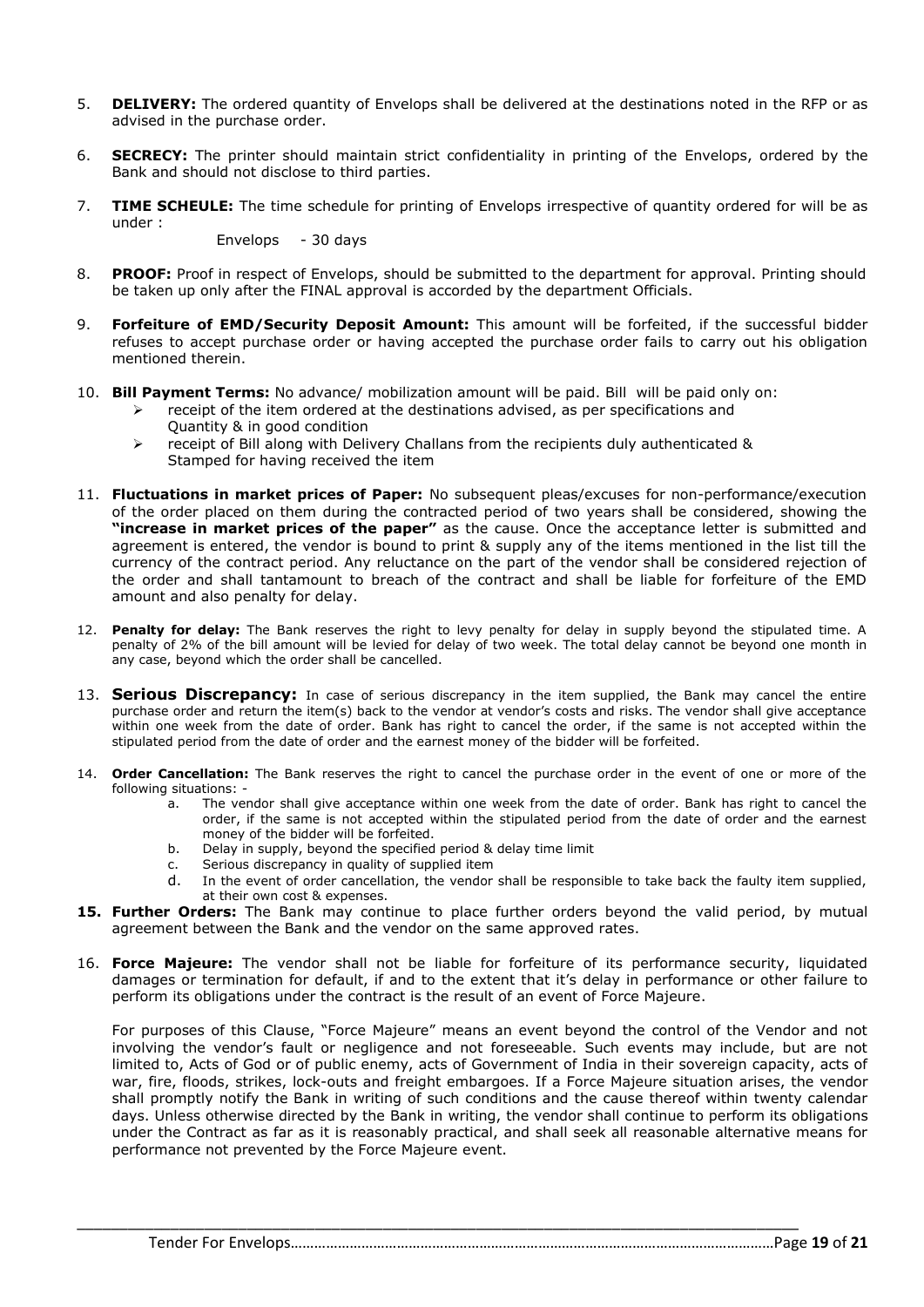17. **Resolution of Disputes:** The Bank and the vendor shall make every effort to resolve amicably, by direct informal negotiation, any disagreement or dispute arising between them under or in connection with the contract.

Even after thirty days from the commencement of such informal negotiations, if the Bank and the Vendor are unable to resolve amicably a contract dispute; either party may require that the dispute be referred for resolution by formal arbitration. All questions, disputes or differences arising under and out of, or in connection with the contract, shall be referred to two Arbitrators: one Arbitrator to be nominated by the Bank and the other to be nominated by the Vendor. In the case of the said Arbitrators not agreeing, then the matter will be referred to an umpire to be appointed by the Arbitrators in writing before proceeding with the reference. The award of the Arbitrators and in the event of their not agreeing, the award of the Umpire appointed by them shall be final and binding on the parties. The Arbitration and Reconciliation Act, 1996 shall apply to the arbitration proceedings and the venue & jurisdiction of the arbitration shall be WARANGAL.

- 18. The printer agrees to abide by the terms and conditions issued by the Bank from time to time at the time of entrustment of works
- 19. Notices : The address for service of all notices on the parties of MOU is as under:

| <b>Address of the Printer</b> | <b>Address of the Bank</b>                                   |
|-------------------------------|--------------------------------------------------------------|
|                               | ANDHRA PRADESH GRAMEENA VIKAS BANK,<br>HEAD OFFICE: Warangal |
|                               | D.No: 2-5-8/1, RAMNAGAR                                      |
|                               | HANUMKONDA -- 506 001                                        |
|                               | District: WARANGAL                                           |
|                               | State: Telangana                                             |
|                               | PH: 0870 - 2577766, 9491035491,                              |
|                               | 9440663873, 8331019299                                       |
|                               |                                                              |

20. **Non-Exclusivity clause:** This agreement between the parties is on a non-exclusive basis and either party hereto may enter into similar agreement(s) with other parties/Banks, as the case may be.

|                                     | For Andhra Pradesh Grameena Vikas Bank  |  |  |
|-------------------------------------|-----------------------------------------|--|--|
|                                     |                                         |  |  |
| Stamp & Seal Proprietor's Signature | Signature of Designated Official & Seal |  |  |